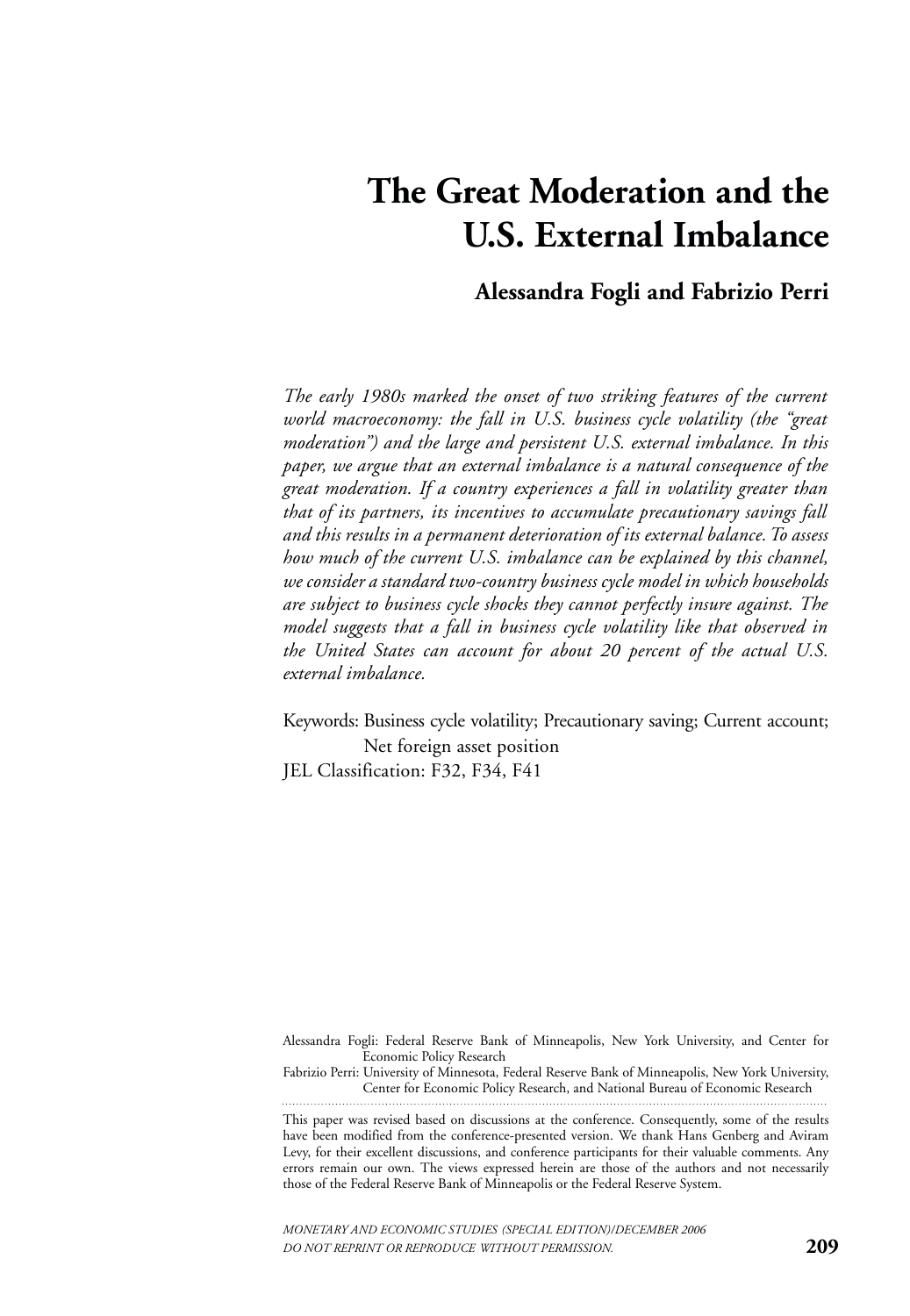# **I. Introduction**

One of the most striking features of the U.S. economy over the last 20 years has been a large reduction in business cycle volatility. This phenomenon, also known as the "great moderation," has been the topic of a large and growing debate among economists and policymakers, which has focused mostly on explaining why it has occurred.*<sup>1</sup>* Most studies conclude that a significant part of the observed decline in macroeconomic volatility has been driven by a reduction in the volatility of the underlying macro shocks hitting the economy. This finding constitutes the starting point of our paper, which asks whether and to what extent the great moderation can explain another important phenomenon that has characterized the U.S. economy in the last two decades, namely, the large and persistent U.S. external imbalance. The support for our supposition that such a connection exists is both empirical and theoretical.

Empirically, many researchers date the onset of the great moderation to around 1983–84 (see, for example, Stock and Watson [2003]); interestingly, just around that time the current U.S. external balance began to deteriorate.

Theoretically, in a world in which country-specific shocks cannot be perfectly insured, the equilibrium external balance of a country is affected by, among many other factors, the strength of its precautionary saving motive relative to that of its partners. This, in turn, is affected by the relative volatility of the shocks faced by the country. As the relative volatility of the shocks falls, a country faces less risk vis-à-vis its partners and, as a consequence, its precautionary motive is weakened and the component of its external assets accumulated for self-insurance purposes falls. We develop this idea using a standard two-country business cycle model with investment, in which the only internationally traded asset is a single non-contingent bond. Moreover, each country faces a fixed limit on its international borrowing. In this framework, country-specific shocks cannot be perfectly insured; there is an explicit precautionary motive to save and we can numerically characterize the mapping between the relative volatility of the shocks hitting the two economies and the external balance of the two countries. We then use this mapping to quantitatively assess how much of the observed deterioration of the U.S. net foreign asset position can be explained by the reduction in the volatility of the U.S. shocks. We find that, with reasonable parameterizations of the model, the great moderation can generate an external imbalance which is about 4.5 percent of GDP 25 years after its onset and reaches 7 percent of GDP in the long run. Actual U.S. imbalances are much larger than these numbers; nevertheless, the imbalances explained by the great moderation are non-trivial and account for about 20 percent of the observed ones.

This paper contributes to the recent literature that attempts to assess the sustainability and the evolution of the current U.S. imbalances (see, for example, Backus *et al*. [2006], Edwards [2005], or Obstfeld and Rogoff [2005]). Our contribution to

<sup>1.</sup> A partial list of the relevant literature includes McConnell and Perez-Quiros (2000), Blanchard and Simon (2001), Ahmed, Levin, and Wilson (2002), Leduc and Sill (2003), Stock and Watson (2003), Bernanke (2004), and Arias, Hansen, and Ohanian (2006).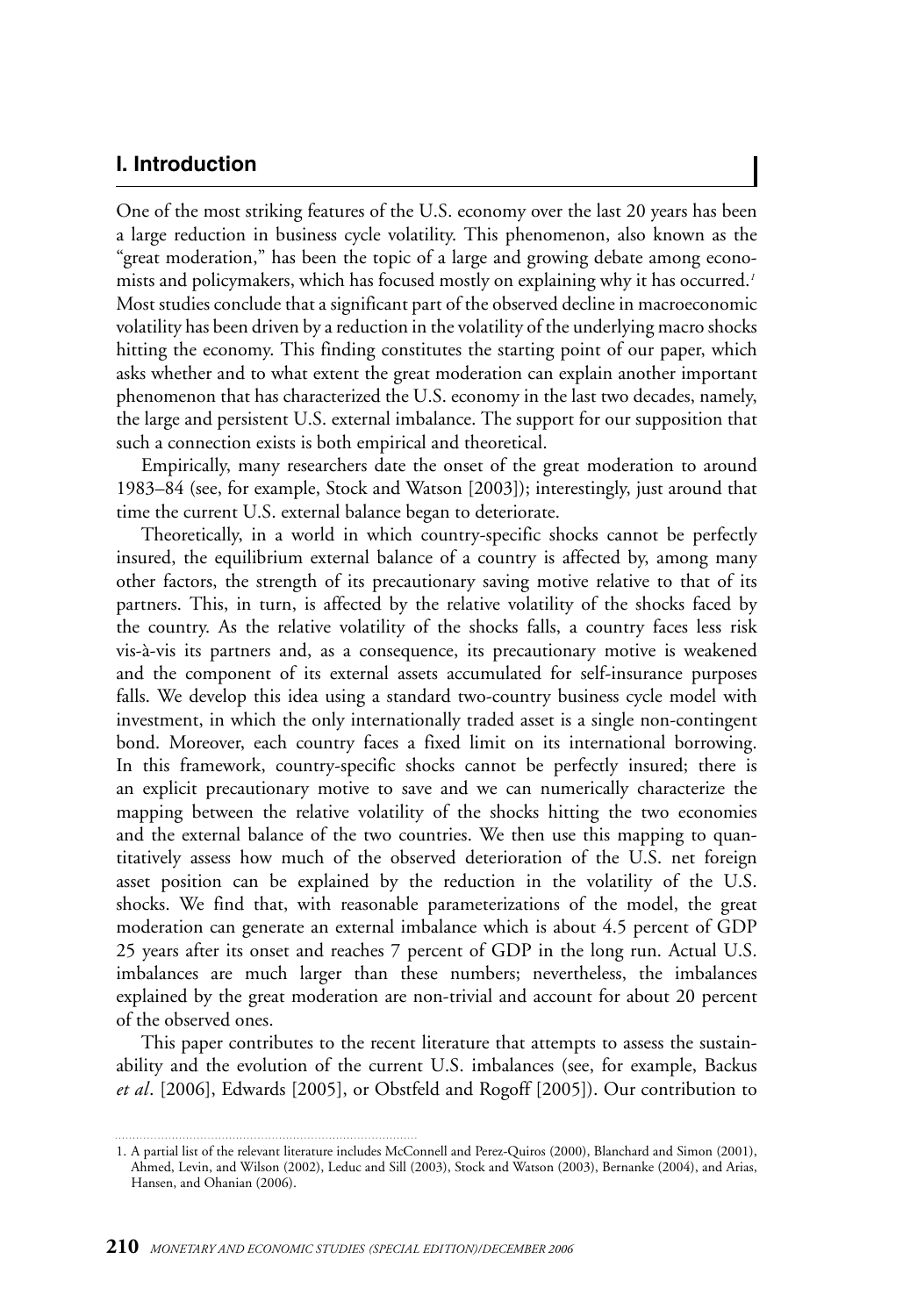this literature is that at least a part of the U.S. imbalances is due to the efficient market response to an underlying structural change in the world economy and that, regarding that portion, we should not expect any sudden adjustment. Two recent papers also reach a similar conclusion. One is by Caballero, Fahri, and Gourinchas (2006), who argue that part of the recent U.S. imbalances can be explained by the different growth experiences of the United States, Japan, Europe, and emerging markets. Another is by Mendoza, Quadrini, and Ríos-Rull (2006), who argue that substantial imbalances can be explained by the fact that the United States experienced a faster process of internal financial liberalization than the rest of the world.

Our work is also related to research that studies the importance of precautionary saving in incomplete markets (see, for example, Aiyagari [1994]). These studies typically find that in a closed economy aggregate precautionary saving is quantitatively small because of general equilibrium effects. The higher the risk a country faces, the larger the precautionary balance it will want to hold. However, as these balances increase, returns to capital fall, curtailing the equilibrium amount of precautionary saving. Our study instead focuses on an open economy, so in a given country these general equilibrium effects are smaller and precautionary saving can become larger.

The paper is organized as follows. Section II provides some evidence relevant to our hypothesis. Section III presents the model. In Section IV, we describe the experiment, discuss parameter values, and present results. Section V concludes.

## **II. Data**

In this section, we document some facts that are central to the hypothesis of this paper. First, we show that among large developed economies (the United States, Japan, and the European Union [EU], henceforth the G-3) the United States has displayed the largest reduction in business cycle volatility; in other words, although the "moderation" has been a worldwide phenomenon, only the United States has experienced a "great" one. Second, we document that the onset of the great moderation in the United States has coincided with the beginning of the recent deterioration in the U.S. net foreign asset position.

### **A. Business Cycle Volatility in the G-3 Economies**

Figure 1 reports several commonly used measures of business cycle fluctuations for the G-3 economies for the period starting in 1960/I and ending in 2005/IV. All data are from the OECD's *Quarterly National Accounts*.

The panels in the first column (growth rates) report the series for the quarterly log real GDP detrended using first differences, which emphasize very short-term fluctuations. The panels in the second column (HP) report log real GDP detrended using a Hodrick-Prescott filter with a smoothing parameter of 1,600; this detrending method isolates cycles shorter than 32 quarters. The third and fourth columns report the same variable detrended using high-pass filters that exclude cycles longer than 60 (HP60) and 80 quarters (HP80), respectively. These high-pass filters include the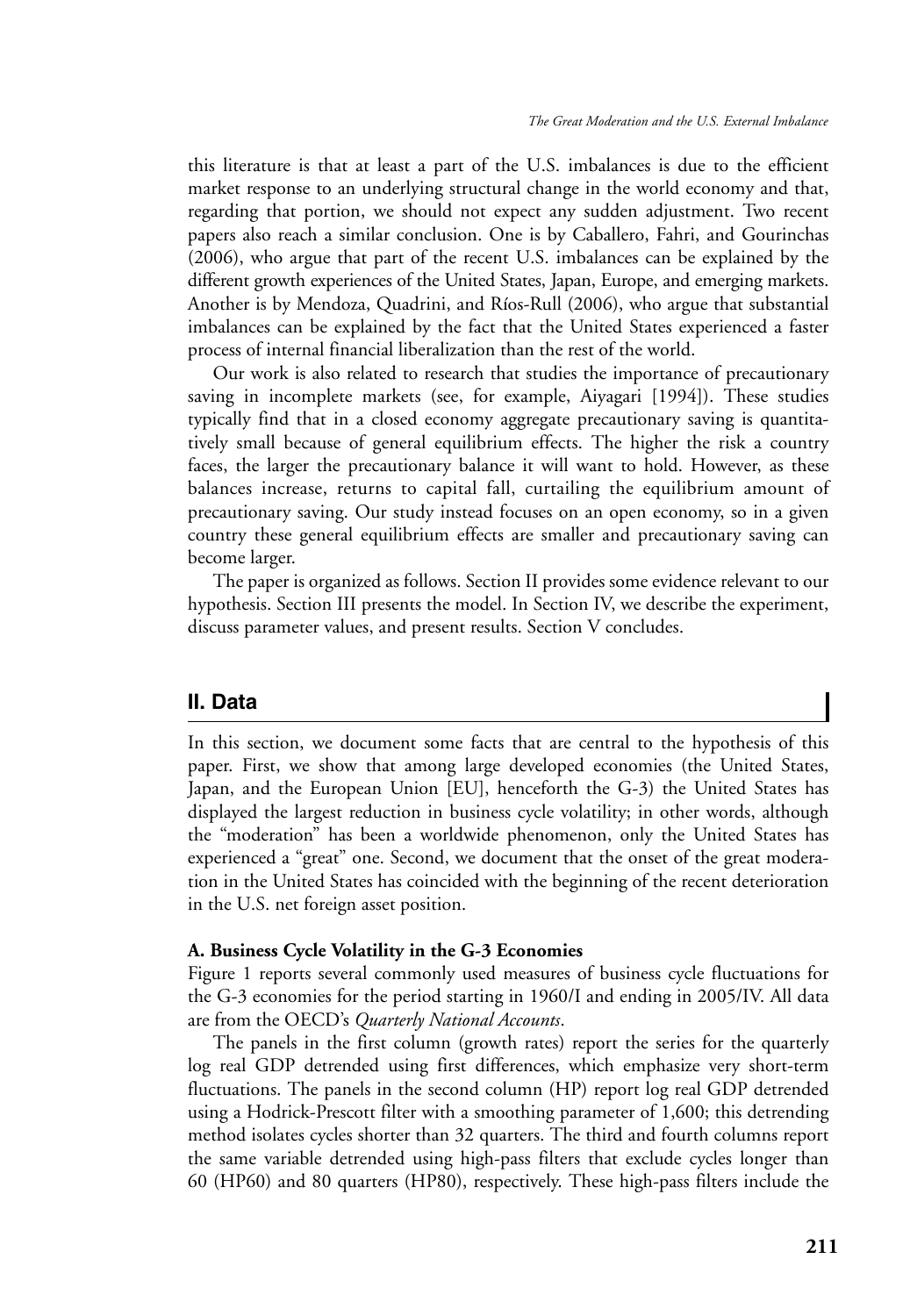

**Figure 1 Business Cycles in the G-3 Economies**

so-called "medium-run cycles" that contain a significant fraction of GDP cyclical variation (see, for example, Comin and Gertler [2006]) and thus of country-specific risk. The panels clearly show the onset of the U.S. great moderation around 1984 and show that the decline in U.S. business cycle volatility appears at several different frequencies. From Figure 1, it also emerges that, as noted, for example, by Stock and Watson (2005), a decline in business cycle volatility occurred in Japan and the EU too, although its magnitude is not as large or as uniform across frequencies as in the United States.

To get a better sense of the magnitude of the reduction in volatility, Table 1 reports the percentage standard deviations of the series in Figure 1 for the pre- (1960/I–1983/IV) and post-moderation (1984/I–2005/IV) period, along with the change in volatility across periods.*<sup>2</sup>* The key message of Table 1 is that the United States, regardless of the frequency, is the country which has experienced the largest reduction in volatility. Note for example how, in the EU, high and medium-run business cycle volatility, as captured by the HP80 filter, has actually increased slightly.

<sup>2.</sup> In the table, we use the same sample split for all three economies. Results are very similar when we experiment with different sample splits.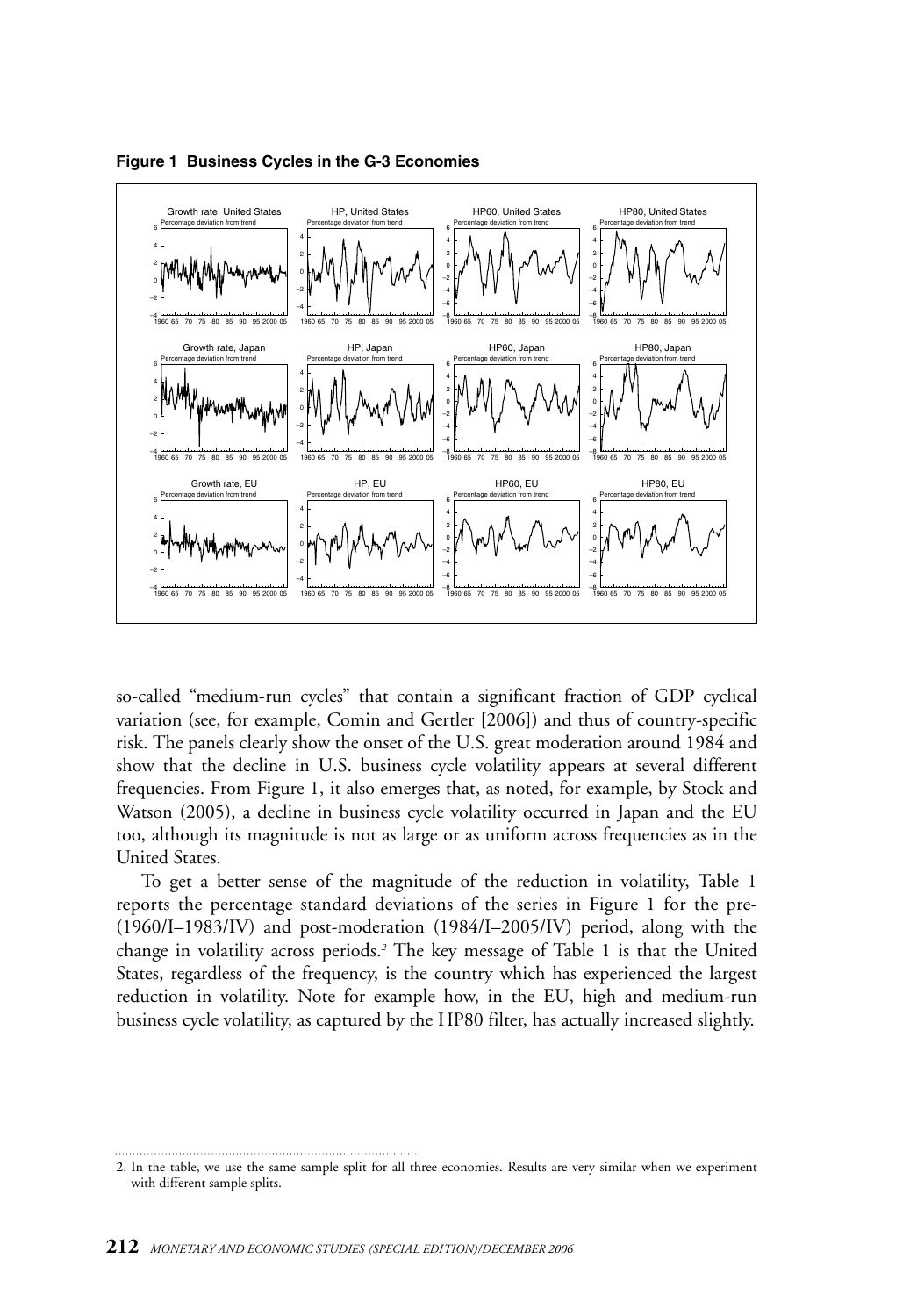| Filter      | Country              | Percentage standard deviation |                |         |  |  |
|-------------|----------------------|-------------------------------|----------------|---------|--|--|
|             |                      | 1960/I-1983/IV                | 1984/I-2005/IV | Change  |  |  |
| Growth rate | <b>United States</b> | 1.08                          | 0.51           | $-0.57$ |  |  |
|             | Japan                | 1.25                          | 0.78           | $-0.47$ |  |  |
|             | EU                   | 0.77                          | 0.42           | $-0.35$ |  |  |
| <b>HP</b>   | <b>United States</b> | 1.90                          | 0.96           | $-0.94$ |  |  |
|             | Japan                | 1.68                          | 1.12           | $-0.56$ |  |  |
|             | EU                   | 1.08                          | 0.73           | $-0.35$ |  |  |
| <b>HP60</b> | <b>United States</b> | 2.84                          | 1.32           | $-1.52$ |  |  |
|             | Japan                | 2.42                          | 1.56           | $-0.86$ |  |  |
|             | EU                   | 1.61                          | 1.31           | $-0.30$ |  |  |
| <b>HP80</b> | <b>United States</b> | 3.15                          | 2.05           | $-1.10$ |  |  |
|             | Japan                | 3.13                          | 2.35           | $-0.88$ |  |  |
|             | EU                   | 1.58                          | 1.84           | $+0.26$ |  |  |

**Table 1 Changes in Volatility of Real GDP Cycles in the G-3 Economies**

## **B. The Great Moderation and U.S. External Imbalances**

Figure 2 provides some evidence on the timing of the great moderation and the onset of U.S. external imbalances.

The top panel reports estimates of the instantaneous conditional U.S. business cycle volatility obtained fitting a simple generalized autoregressive conditional heteroskedasticity (GARCH) model on the time series for U.S. real GDP. Consistently with the previous literature, the panel shows a sharp fall of volatility estimates around 1983–84.*<sup>3</sup>* The bottom panel shows how the U.S. external imbalance started to appear just around that time (data on the U.S. net foreign asset position are from Lane and Milesi-Ferretti [2006]). Obviously, this might be purely a coincidence and these facts might be completely unrelated; or it might be the case that some fundamental change in the United States or the world economy is responsible for both these phenomena. In this paper, we will not explore these possibilities but will take the decline in volatility as exogenously given and ask how much of the growing external imbalances it can explain. We will do so in the next section with the help of a standard general equilibrium model.

3. We specify the GARCH model as

 $y_t = \beta_0 + \beta_1 y_{t-1} + \epsilon_t$ 

 $\sigma_{\epsilon_{r}}^2 = \beta_2 + \beta_3 \epsilon_{r-1}^2 + \beta_4 \sigma_{\epsilon_{r-1}}^2$ 

where  $y_t$  is the log of U.S. real GDP,  $\epsilon_t$  is a normal random variable with time-varying variance  $\sigma_{\epsilon_t}^2$  and  $\beta_0$ ,  $\beta_1$ ,  $\beta_2$ ,  $\beta_\text{\tiny 3},\,\beta_\text{\tiny 4}$  are parameters to be estimated. Figure 2 reports the estimated path for  $\sigma_{\!\epsilon_{\rm f}}$ .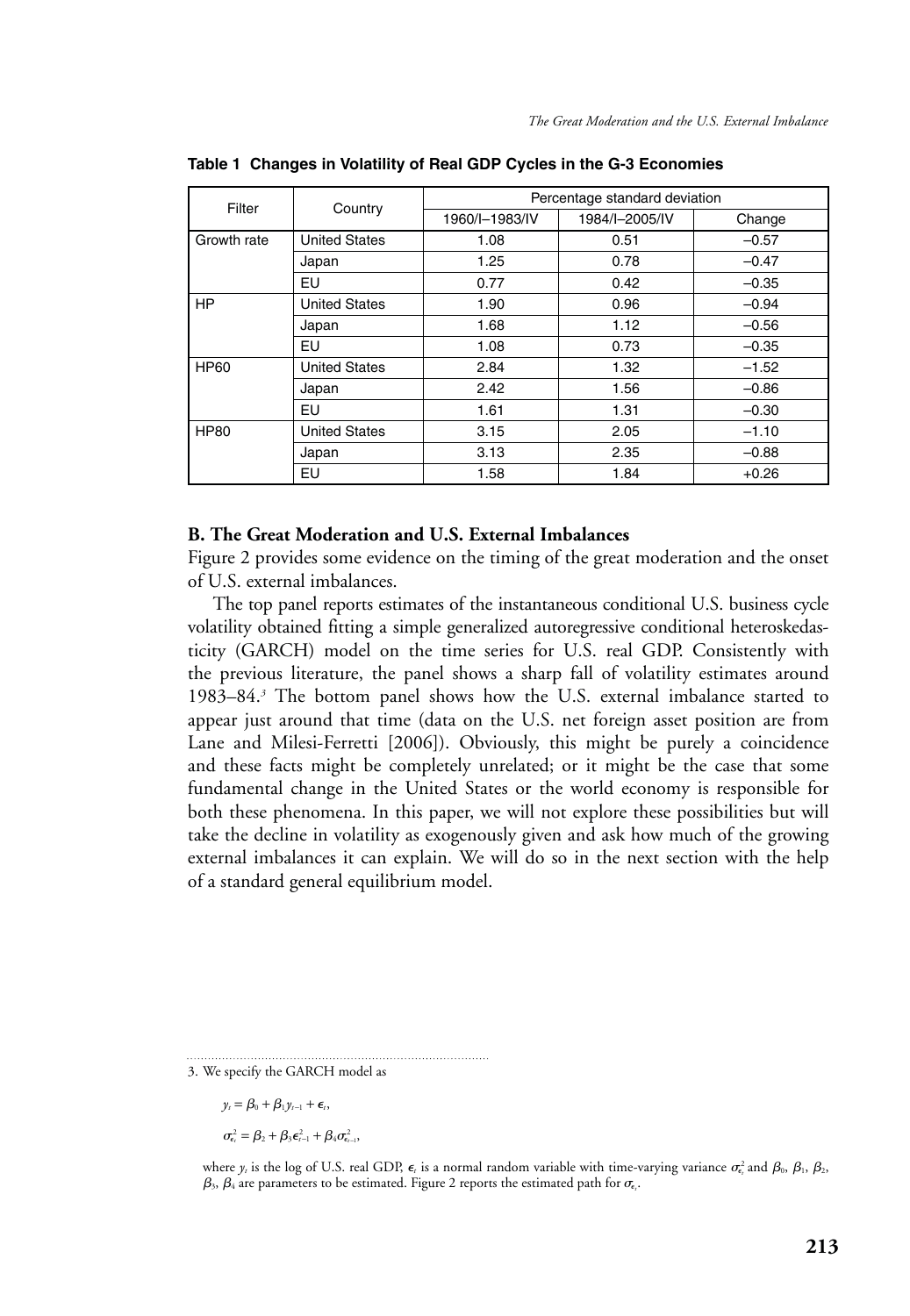

**Figure 2 U.S. Business Cycle Volatility and External Imbalances**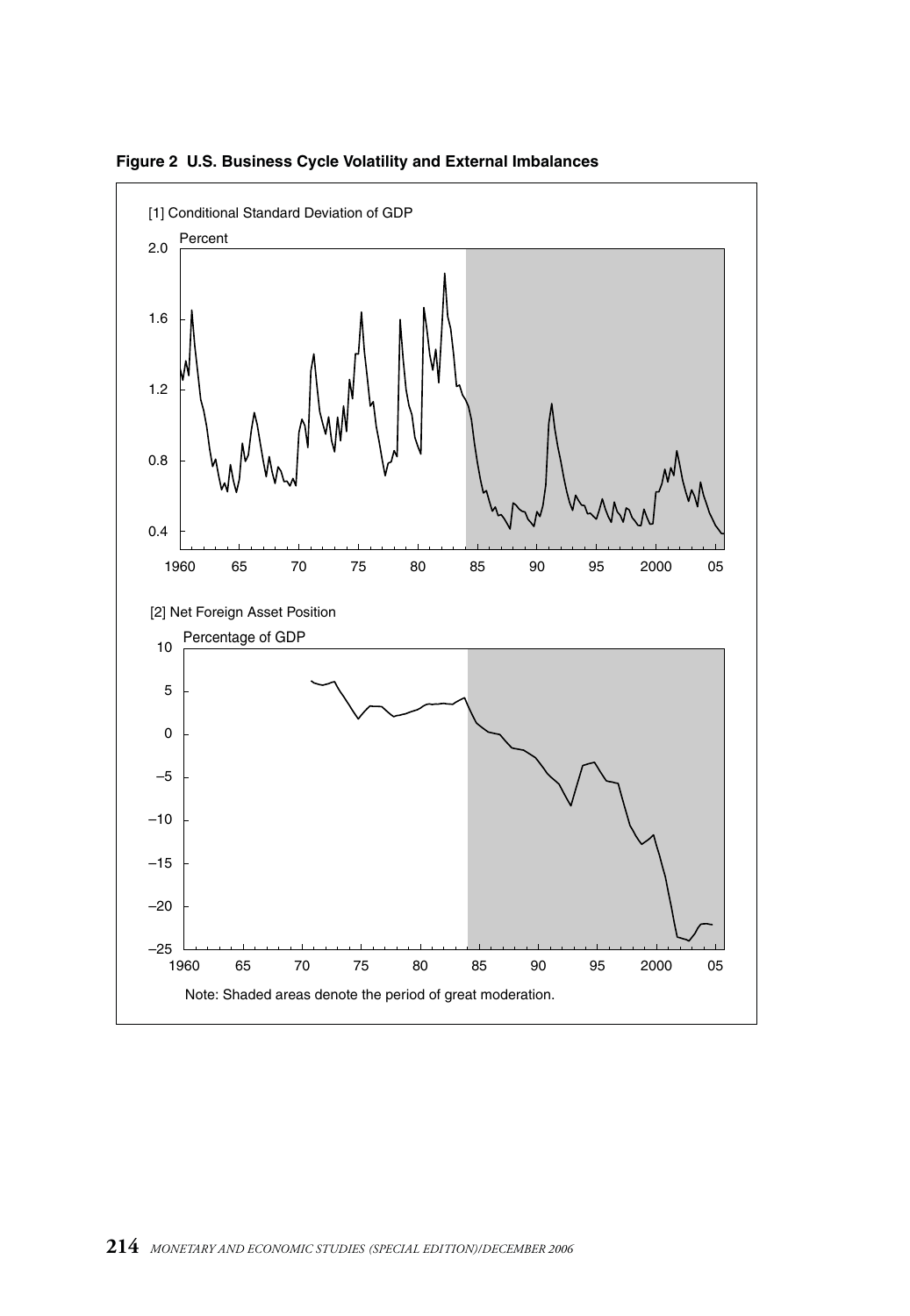# **III. The Model**

We consider a version of the standard one-good, two-country business cycle model of Backus, Kehoe, and Kydland (1992). One additional assumption we make, relative to the standard model, is that we restrict international asset trade to a single noncontingent bond, as in Baxter and Crucini (1995), and we impose limits on borrowing. In the model, agents face country-specific shocks and use international borrowing and lending both for smoothing consumption and for allocating investment efficiently. The presence of borrowing limits, together with the persistence of business cycle shocks, makes it hard to perfectly insure country-specific shocks and this lack of insurance generates a precautionary saving motive, which is essential for understanding the relation between external imbalances and country-specific shock volatilities.

The world economy consists of two countries,  $i = 1, 2$ , each inhabited by a large number of infinitely lived consumers and endowed with a constant-returns-to-scale production technology operated by competitive firms. Time is discrete, and each period is a quarter. Throughout the rest of the paper, we will refer to the United States as country 1. The countries produce a single good, and their preferences and technology have the same structure and parameter values. Although the technologies have the same form, they differ in two important respects: in each country, the labor input consists only of domestic labor, and production is subject to country-specific technology shocks.

In each period  $t$ , the economy experiences one of finitely many events  $s_t$ . We denote by  $s' = (s_0, \ldots, s_t)$  the history of events up through and including period *t*. The probability, as of period zero, of any particular history  $s^t$  is  $\pi(s^t)$ . We assume that idiosyncratic risk within each country is perfectly insured among residents so that we can consider a representative consumer in each country who has preferences of the form

$$
\sum_{t=0}^{\infty} \sum_{s'} \beta^t \pi(s') U(c_i(s')), \qquad (1)
$$

where  $c_i(s^i)$  denotes consumption of the representative consumer in country *i* after history  $s^t$ ,  $U(c) = (c^{1-\gamma})/(1-\gamma)$ ,  $\gamma > 0$  is a positive parameter determining risk aversion and intertemporal elasticity of substitution of representative consumers in both countries, and  $\beta > 0$  is a positive parameter capturing their rate of time preference. The representative agents in the two countries are endowed with one unit of labor that they supply inelastically to domestic firms,*<sup>4</sup>* own domestic capital that they rent to domestic firms, trade internationally a non-contingent default-free bond, and choose consumption and investment in each state of the world to maximize their expected lifetime utilities, given in (1) subject to the following budget constraints:

$$
c_i(s^i) + x_i(s^i) + b_i(s^i) \leq w_i(s^i) + r_i(s^i)k_i(s^{i-1}) + b_i(s^{i-1})R_i(s^{i-1}),
$$

and capital accumulation constraints:

<sup>4.</sup> The assumption of inelastic labor supply is not essential for our purposes.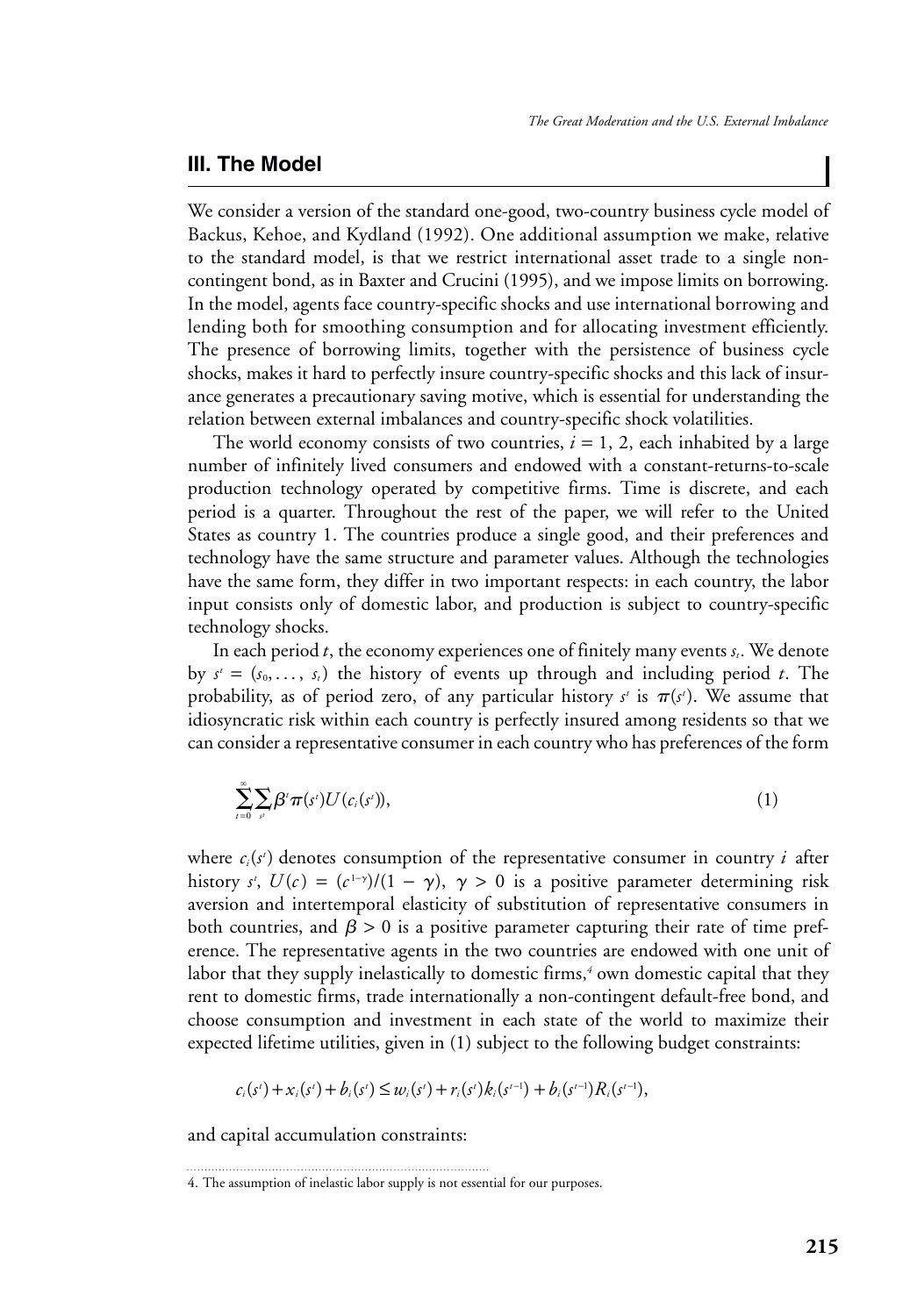$$
k_i(s^i) = (1-\delta)k_i(s^{i-1}) + x_i(s^i) - \phi k_i(s^{i-1}) \left[ \frac{x_i(s^i)}{k_i(s^{i-1})} - \delta \right]^2,
$$

for every  $s^{t-1}$  and  $s^{t}$ . Here  $w_i(s^{t})$  and  $r_i(s^{t})$  are the wage and rental rate on capital in country *i*,  $\delta$  is the depreciation rate of capital,  $x_i(s^i)$  is investment in country *i*,  $\phi$  is a parameter that determines the magnitude of capital adjustment costs,  $R(s^{t-1})$  is the gross interest rate on the non-contingent borrowing and lending between period *t* − 1 and period *t*, and  $b_i$ (s') denotes the quantity of the non-contingent bonds purchased at *t* by a consumer in country *i*. An important assumption of the model is that countries face fixed limits to their international borrowing. Without these limits, the single bond traded in this economy would allow agents to insure very well against country-specific shocks (as noted by Baxter and Crucini [1995]) and so the precautionary saving motive, which is crucial for generating the persistence of the external imbalance, would disappear. We assume that constraints on international borrowing have the form  $b_i(s^i)/y_i(s^i) \ge -\bar{b}$ , where  $\bar{b}$  is some positive number and  $y_i(s^i)$  is aggregate output in country *i*.

Finally, competitive firms hire capital and labor to operate a Cobb-Douglas technology and solve the standard static profit maximization problem

$$
\max_{l_i(s^i),l_i(s^{i-1})} A_i(s^i) l_i^{1-\alpha}(s^i) k_i^{\alpha}(s^{i-1}) - w(s^i) l_i(s^i) - r_i(s^i) k_i(s^{i-1}),
$$

where  $\alpha$  is a constant parameter and  $A_i(s^{\prime})$  is a country-specific total factor productivity (TFP) shock that follows an exogenous process. Note that aggregate output in country *i* at *s*<sup>*t*</sup>, denoted by  $y_i(s^i)$ , can be written as a function of domestic labor supply  $l_i(s^i)$ and capital stock installed in country *i* in the previous period k<sub>i</sub>(s<sup>1−1</sup>). Since labor is inelastically supplied and equal to one, we can write GDP in each country as

$$
y_i(s^i) = A_i(s^i) k_i^{\alpha}(s^{i-1}).
$$

An equilibrium for this economy is defined as a collection of mappings for prices  $w_i(s^i)$ ,  $r_i(s^i)$ ,  $R(s^i)$ , exogenous processes  $A_i(s^i)$ , and quantities  $c_i(s^i)$ ,  $x_i(s^i)$ ,  $k_i(s^i)$ ,  $b_i(s^i)$ such that, when consumers and firms take prices and exogenous processes as given, the quantities solve their optimization problems and such that the markets for consumption/investment goods, capital, labor, and bonds clear in each country, in each date *t* and in each state *s t* .

## **IV. The Experiment**

We will now use the model just described as a measuring tool to quantify the size and the persistence of the imbalances generated by a country-specific reduction in business cycle volatility, such as the one experienced by the United States and documented in Section II. To do so, we first compute equilibria in a completely symmetric world, in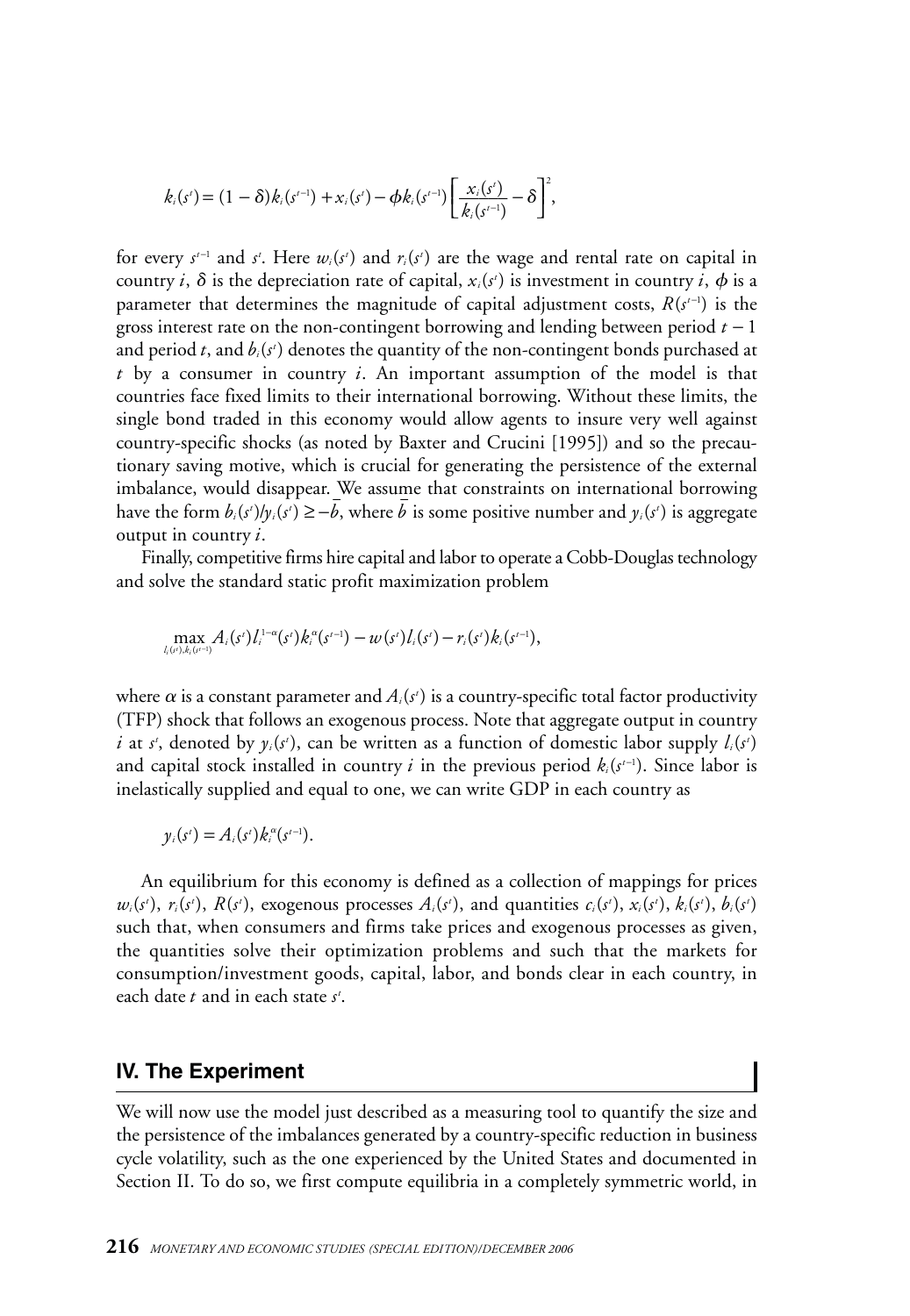which both countries face the same constant volatility of shocks. We then assume that at a given point in time along this equilibrium path, the volatility of U.S. shocks falls to a new constant level and that agents in both countries learn about this change instantaneously. We finally evaluate the expected responses of selected macro variables to this change. Summarizing, we will be computing impulse responses to a change in second moments, as opposed to traditional impulse responses to changes in first moments. To perform this experiment, we will first choose parameter values and then characterize the numerical solution of the model.

#### **A. Parameters and Computation**

We need to set values for the preference parameters  $\beta$  and  $\gamma$ , for the technology parameters  $\alpha$ ,  $\delta$ , and  $\phi$ , and for the borrowing constraint  $\overline{b}$ . We also need to specify an exogenous process for the TFP shocks  $A_i(s^{\prime})$ . The discount factor  $\boldsymbol{\beta},$  the capital depreciation rate  $\delta$ , the share of capital in production  $\alpha$ , and the capital adjustment costs  $\phi$  are set so that a symmetric equilibrium in the model (i.e., an equilibrium in which both countries face equally volatile shocks) displays an average return on capital of 4 percent, a yearly average capital to GDP ratio of 2.5, an average capital share of GDP equal to 36 percent, and an investment series that is three times as volatile as the GDP series.*<sup>5</sup>* These values are typical for the United States and other major world economies, and the structure of the model allows us to easily and precisely identify the parameters. The risk aversion  $\gamma$  and the borrowing constraint predictly identity the parameters. The risk aversion  $\gamma$  and the sorrowing constraint us to precisely identify them. In our benchmark parameterization, we set the risk aversion to five, which is in between the value typically used in macro studies (which use numbers around two) and finance studies (which usually set it to values of 10 or higher). We also limit international borrowing to less than 100 percent of GDP. In the sensitivity analysis subsection below, we experiment with different values both for the risk aversion and for limits to international borrowing. The last important input of the model is the stochastic process for TFP shocks. In this class of models, it is common to specify it as a bi-variate autoregressive process of the form

$$
\begin{bmatrix} \log(A_1(s^t)) \\ \log(A_2(s^t)) \end{bmatrix} = \begin{bmatrix} \rho & \psi \\ \psi & \rho \end{bmatrix} \begin{bmatrix} \log(A_1(s^{t-1})) \\ \log(A_2(s^{t-1})) \end{bmatrix} + \begin{bmatrix} M(t) \epsilon_1(s^t) \\ \epsilon_2(s^t) \end{bmatrix},
$$
\n(2)

where  $\rho$  and  $\psi$  are fixed parameters and  $\epsilon_i(s^i)$  are jointly normal shocks with zero mean, variance  $\sigma_{\epsilon}^2$ , and correlation coefficient  $\eta,$  and the term  $M(t)$  is a declining function of time that captures the reduction in business cycle volatility. Note that we model the great moderation as a reduction in volatility in U.S. (country 1) business cycles only and that we keep business cycle volatility in the other country (the rest of the world) constant. In reality, volatility fell also in other countries, but our assumption captures in a simple way the fact, documented in Table 1, that in

<sup>5.</sup> Note that due to the precautionary saving motive in this economy, the long-run averages of variables are in general different from the value of the variables in the deterministic steady state. For example, for our benchmark parameterization, long-run average capital is about 1.7 percent higher than capital in the deterministic steady state.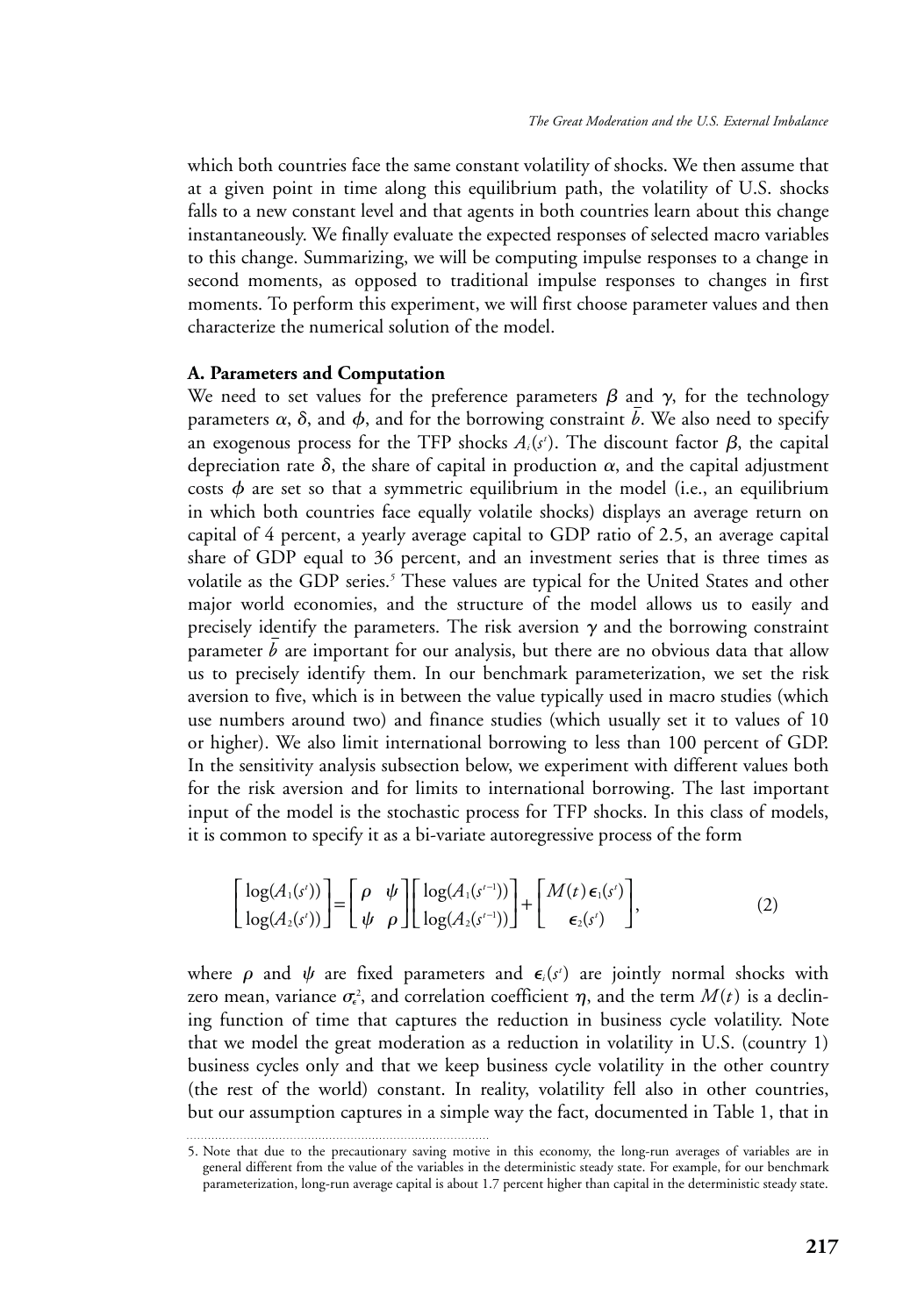the United States the reduction in business cycle volatility has been larger than in other countries.

In the model, these shocks are the drivers of business cycle fluctuations including the medium-run ones, so we pick the parameters of the process to match statistics for log GDP filtered with a high-pass filter (the series labeled HP80 in Table 1). First we specify *M*(*t*) as follows:

$$
M(t) = \begin{cases} 1 & \text{if } t < 1984 \\ 1 - \lambda & \text{if } t \ge 1984 \end{cases}
$$

where  $0 < 1 - \lambda < 1$ ; then choose  $\sigma$  and  $\rho$  to match the persistence and the volatility of HP80 log GDP in the United States in the pre-moderation period. Note that the degree of persistence of the shocks is a key parameter, as it determines the strength of the precautionary saving motive, so in the sensitivity analysis subsection below we will experiment with different values for  $\rho$ . The parameter  $\lambda$  affects the decline of the ratio of U.S. volatility to foreign volatility. Table 1 reveals that, for HP80 GDP, the ratio fell by about 15 percent for the United States versus Japan and by 79 percent for the United States relative to the EU. As a conservative estimate, we set  $\lambda$  to match a decline of 33 percent, but we experiment with different values.*<sup>6</sup>* Our results are not very sensitive to the parameters  $\psi$  and  $\eta$  that determine the structure of business cycle co-movement between countries. We simply set  $\psi = 0$  and  $\eta = 0.4$  so that the model reproduces the co-movement of HP80 GDP between the United States, EU, and Japan in the 1960–2005 period.*<sup>7</sup>*

For computational reasons, we transform the process (2) into a nine-state Markov chain; the parameters of the states and transition probability matrix of the Markov chain are estimated on simulated data from (2), by a combination of maximum likelihood and method of moments.*<sup>8</sup>* Table 2 summarizes our benchmark choices of parameter values.

Note finally that, since we are interested in capturing the effect of changes in volatilities, we cannot numerically compute equilibria of this model using linearization-based methods, as, in such methods, individuals' and firms' decision rules are independent from second moments of the shocks. We instead compute decision rules using a global solution method that is designed to generate close approximations to true equilibrium allocations across a large portion of the state space; in particular, we solve the model by approximating policy functions for consumption  $c_i(s')$ , investment  $x_i(s')$ , bond purchases  $b_i(s^i)$ , and price functions  $w_i(s^i)$ ,  $r_i(s^i)$ , and  $R(s^i)$  as piecewise bilinear functions defined over a state space that consists of productivities *Ai*(*s t* ), installed capital  $k_i(s^{t-1})$ , and bond holdings  $b_i(s^{t-1})$ .

<sup>6.</sup> The parameter  $\lambda$  also affects the post-1984 population mean of productivity shocks in the United States. To abstract from this effect in all our experiments we rescale the post-1984 U.S. productivity shocks so that their population mean is equal to the pre-1984 mean.

<sup>7.</sup> Although there is some evidence that cross-country business cycle correlation has also actually declined through time (see Heathcote and Perri [2004]), in this experiment we keep it fixed to focus on the effects of the decline in volatility.

<sup>8.</sup> Details of the estimation procedure together with the states and the transition probabilities of the Markov chain are available upon request.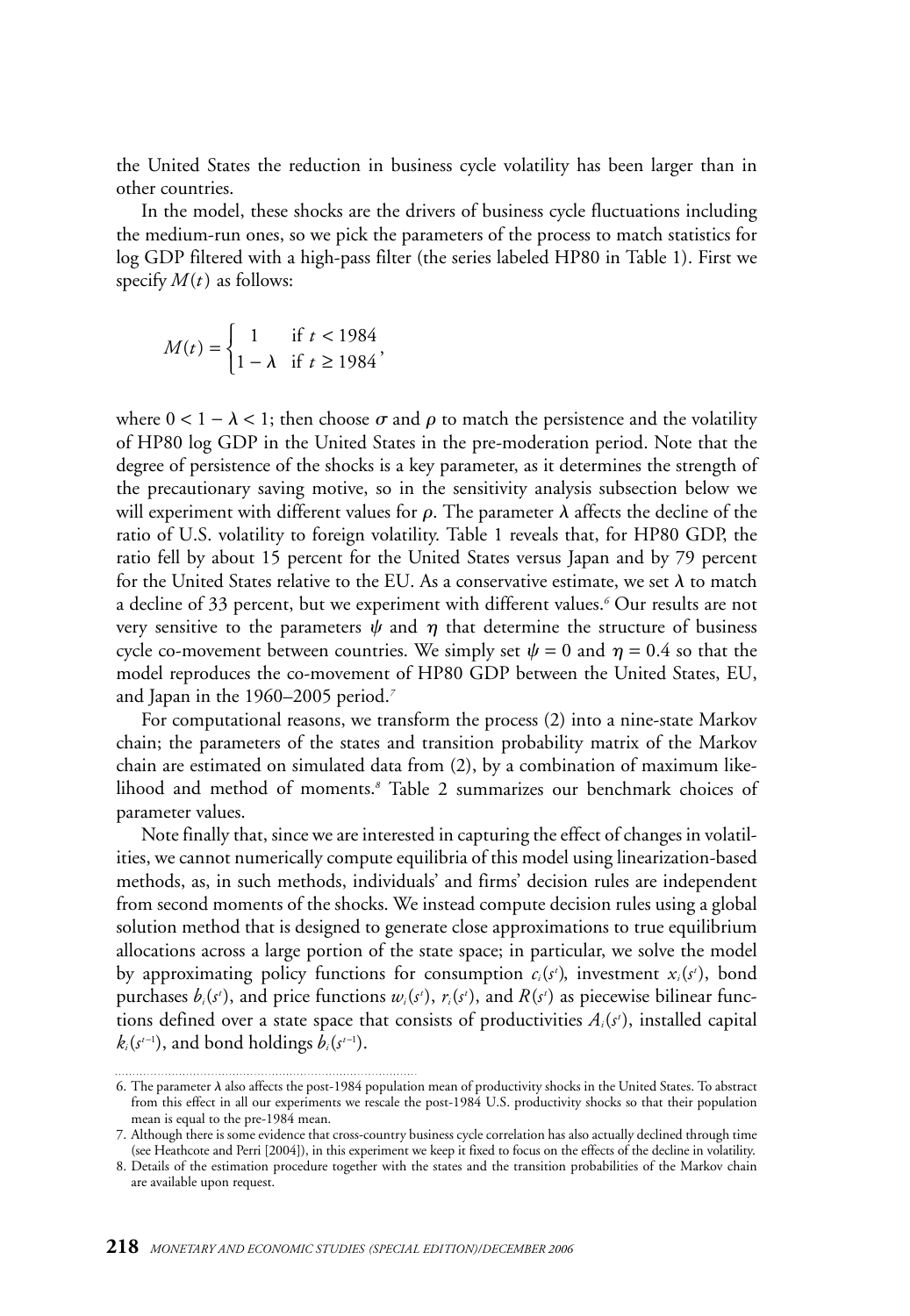#### **Table 2 Benchmark Parameter Values**

[1] Preferences and Technology

| Name                    | Symbol   | Value       |  |
|-------------------------|----------|-------------|--|
| Discount factor         |          | 0.9895      |  |
| <b>Risk aversion</b>    | $\sim$   | 5           |  |
| Capital share           | $\alpha$ | 0.36        |  |
| Depreciation rate       |          | 0.0255      |  |
| Capital adjustment cost |          | 0.2         |  |
| Borrowing limit         |          | 100 percent |  |

#### [2] TFP Shocks

| Name                             | Symbol              | Value  |  |
|----------------------------------|---------------------|--------|--|
| Persistence                      |                     | 0.98   |  |
| Spillover                        | ιI                  | 0.0    |  |
| Standard deviation               | $\sigma_{\epsilon}$ | 0.0075 |  |
| Standard deviation ratio decline |                     | 0.33   |  |
| Correlation                      |                     | 0.4    |  |

## **B. Main Results**

Figure 3 shows the expected responses of key variables over 60 years to a reduction in U.S. volatility. As we discussed above, we assume that in 1984/I the standard deviation of the innovations of U.S. productivity shocks unexpectedly falls by 33 percent and then stays constant at the new lower level forever.*<sup>9</sup>* Panels 1 and 2 contain our key results and show that, in response to a reduction in the shocks' volatility, the United States expects (averaging across possible shock realizations) a persistent negative net foreign asset position, which reaches, 25 years after the volatility reduction, about 4.5 percent of GDP. Panel 2 in Figure 2 suggests that the current U.S. expected imbalances are about 24 percent of GDP, so our proposed channel could explain about 20 percent of the current total U.S. external debt. Keep in mind, however, that the net foreign asset position in Figure 2 includes also the position with developing countries (such as China) and oil exporting countries that are not explicitly modeled here. If one focuses only on the U.S. external debt with Japan and the EU, our estimate of the imbalance in 2004 is about 12 percent of GDP, suggesting that our story could explain around one-third of the external imbalances of the United States with other developed economies.*<sup>10</sup>* Note finally that the external imbalance increases

<sup>9.</sup> The responses displayed in Figure 3 are averages over a large number of model simulations. In each simulation, we start with both countries with identical shocks and with identical capital stock equal to the deterministic steady state. We then simulate both economies for 300 periods with shocks having equal variance (so the average capital stock reaches its long-run value) and in period 300 (which in panels 1 through 6 corresponds to 1984/I) we reduce the variance of the U.S. shocks.

<sup>10.</sup> To compute the foreign asset position of the United States with Japan and the EU only, one needs data on bilateral net foreign asset positions that are not readily available in standard data sources for all types of assets. We estimated that position to be 12 percent by first computing the U.S. net foreign asset position vis-à-vis the EU and Japan for securities only (including debt and equity) derived using data from the Treasury International Capital (TIC) reporting system. We then assumed that the ratio of the U.S. net foreign asset position vis-à-vis the rest of the world to the U.S. foreign asset position vis-à-vis the EU and Japan is the same when calculated for all assets and for securities only.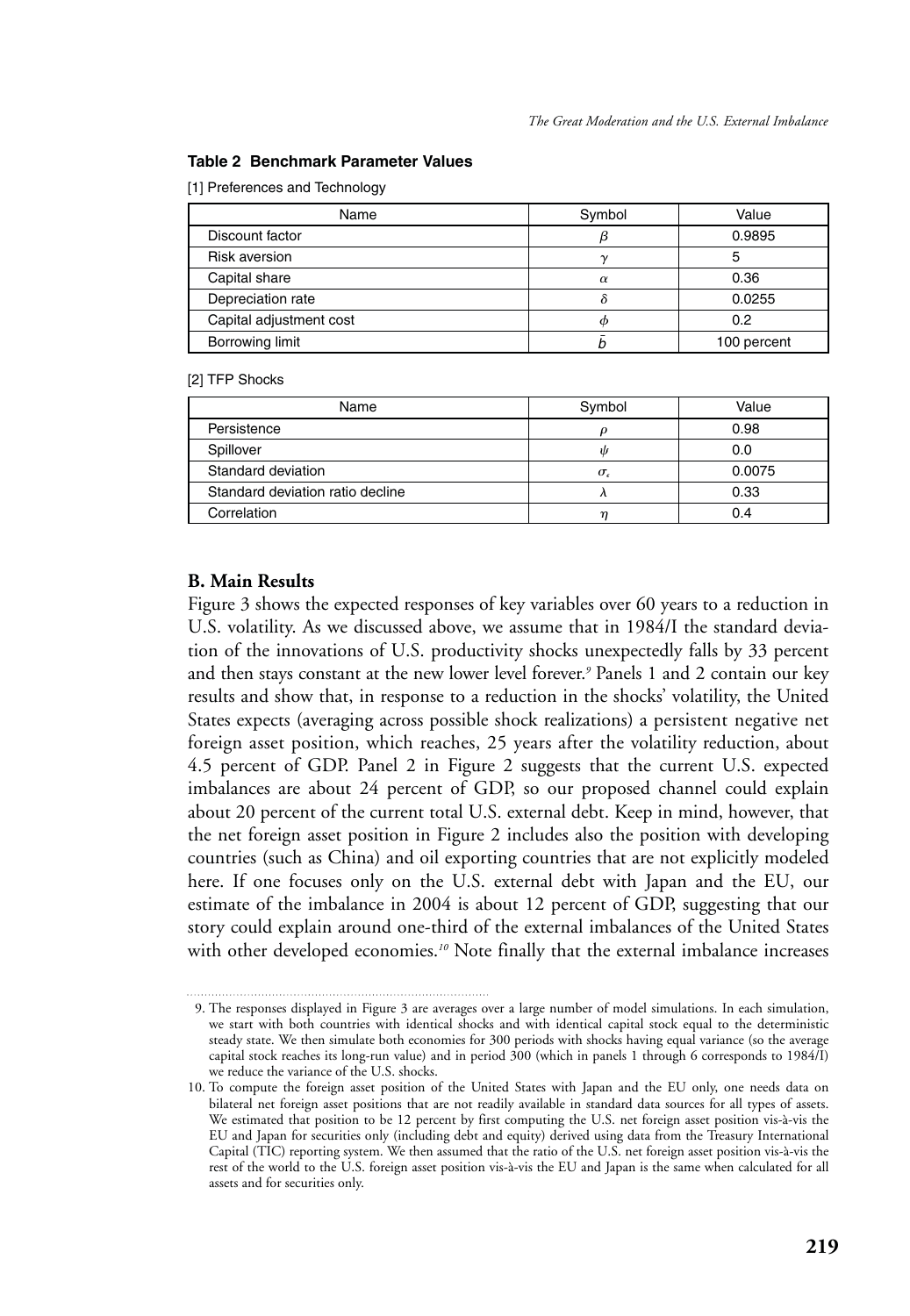

#### **Figure 3 Impulse Responses to a Reduction in U.S. Volatility**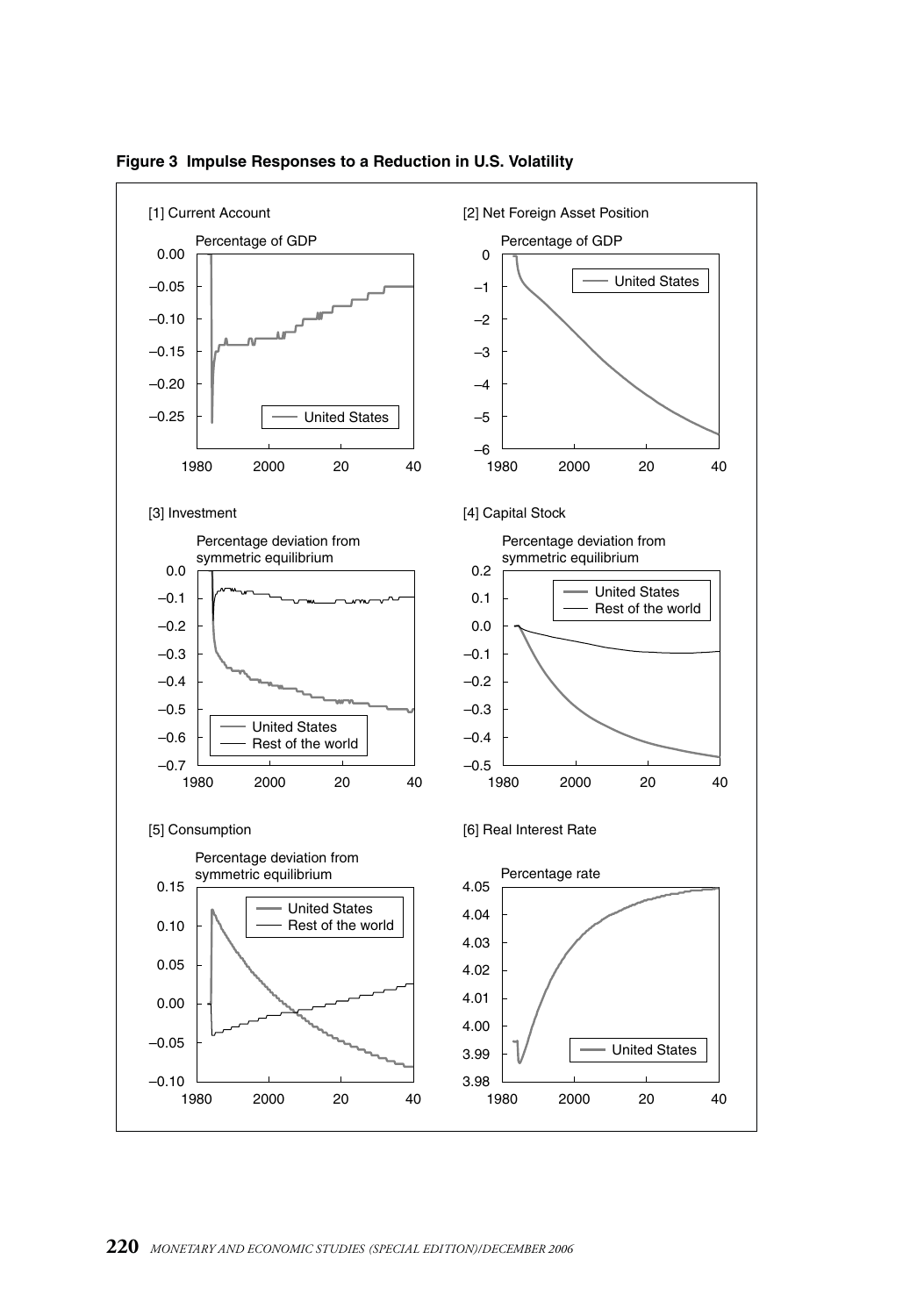rapidly initially, but then stabilizes. By the year 2100 (not shown in the graph) the imbalance is constant at a level of 7 percent of GDP.

To understand the dynamics leading to the imbalance, in panels 3 through 6 we report the expected paths of investment, capital stock, consumption, and the real interest rate. Since U.S. consumers hold all claims to U.S. GDP, a fall in U.S. GDP volatility diminishes their risk and their precautionary saving motive. This effect makes them more "impatient," as they prefer current over future consumption. This preference is reflected in the declining path of U.S. consumption (see panel 5). How do U.S. consumers obtain higher current consumption in exchange for future consumption?

There are two ways they can do it: one is by reducing capital stock, the other is by borrowing in international markets. Because of the presence of adjustment costs, the reduction of the capital stock is implemented only gradually, so initially U.S. consumers will borrow heavily in international markets (see panels 1 and 2, which show that, for the first 20 years after the shocks, the current account balance remains low and the net foreign asset position declines rapidly). This drives up the international interest rate  $R(s<sup>i</sup>)$ , and this increase makes investment and capital stock fall in the foreign country as well.*<sup>11</sup>* In other words, foreigners substitute domestic capital with international bonds as international bonds now pay a higher interest rate. Over time, the fall in U.S. capital stock and U.S. foreign assets increases the exposure of U.S. consumers to risk and thus reduces their "impatience"; as a consequence, their demand for current consumption falls, they are able to finance their consumption path simply from the reduction in investment, and they no longer need to use international markets. In panel 1, observe that around the year 2020 the current account deficit is negligible. This also stops the upward pressure on the interest rates and the decline in investment abroad.

To understand the final effects of the change, it is helpful to observe panel 5, which reports the consumption patterns. The panel shows that both countries achieve higher levels of consumption relative to the pre-moderation period. Notice, however, that the countries enjoy the additional consumption at different times and for different reasons. U.S. residents face lower income risk in the process, become effectively more impatient, and so find it optimal to enjoy the extra consumption early in time by borrowing in international markets and slowly running down their capital stock. The foreign country instead does not face a reduction in its volatility but faces an increase in the international interest rates, so it will find it optimal to increase saving and enjoy higher consumption later. This intertemporal redistribution of consumption requires transfers of resources from the rest of the world to the United States in the early periods and reverse transfers in the later periods; in equilibrium the early transfers from the rest of the world to the United States show up as U.S. current account deficits, while the late transfers from the United States to the rest of the world show up as interest payments on the accumulated U.S. foreign debt.

<sup>11.</sup> There is no growth in the model. If there were, there would not be a reduction in the capital stock but growth would slow.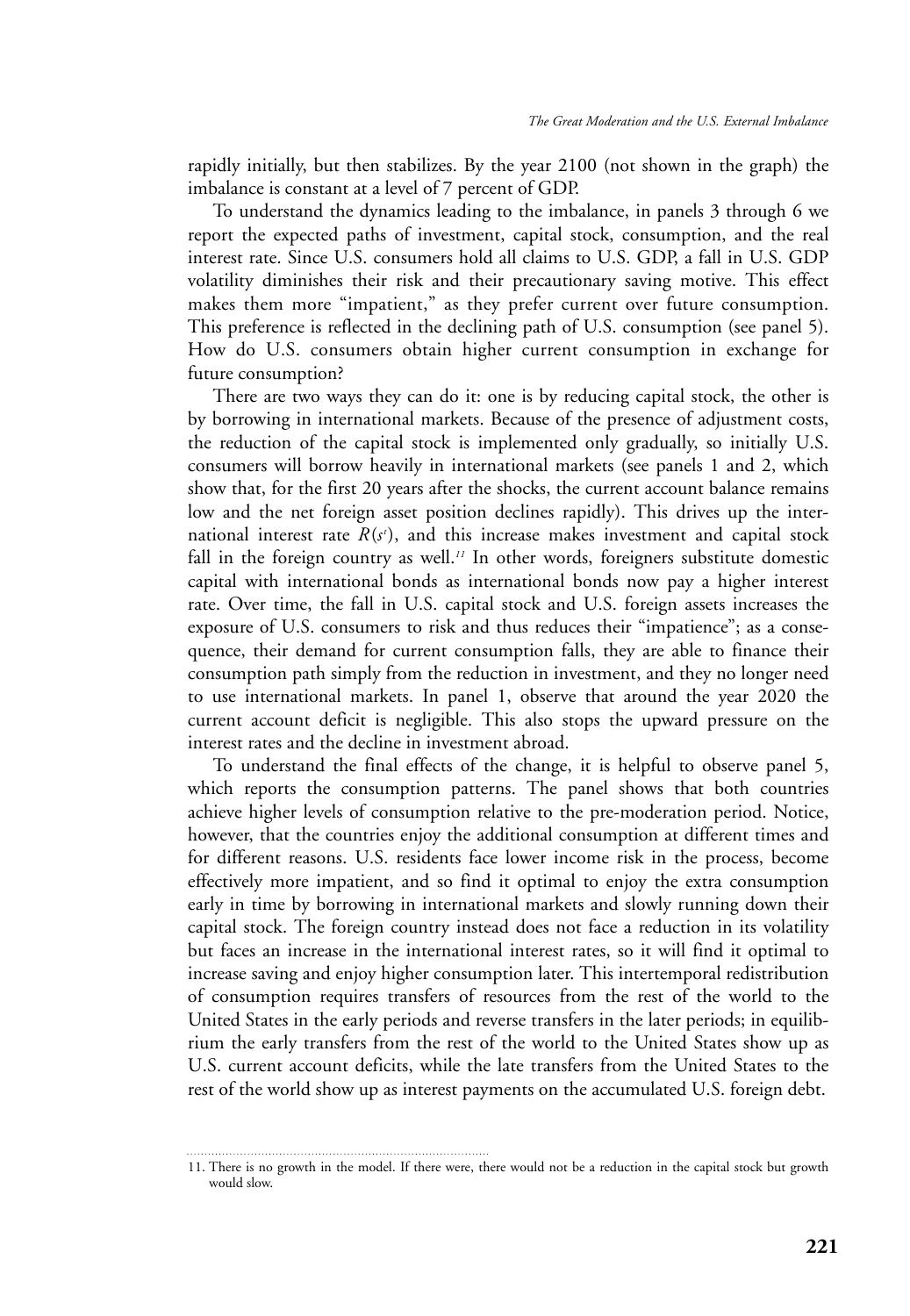Intuition about the final outcome can also be gained by thinking of this issue as a portfolio problem. Residents of both countries are forced to hold their own risky capital but can trade a risk-free asset in zero net supply. It is immediate to show that when the risky assets have the same characteristics and agents have the same preferences, the only possible long-run equilibrium portfolio is the one in which residents of both countries hold a zero amount of the bond, that is, an equilibrium in which there are no long-run imbalances. But when the U.S. domestic assets become less risky (without changing their expected return) then U.S. residents seek to rebalance their portfolio in favor of the risky asset. One way they can do so is by going short in the bond; foreign agents, on the other hand, will be happy to hold additional bonds if they pay a higher return. So an equilibrium long-run portfolio after the United States faces a reduction in volatility would involve the United States being short in bonds, the rest of the world being long on bonds and a real interest rate being higher relative to the one in the symmetric equilibrium. This is exactly what the impulse responses suggest is going to happen to country portfolios in the long run.

One final consideration should be devoted to the effects that the fall in volatility has on the long-run allocation of capital. Panels 3 and 4 of Figure 3 show that in the long run capital falls in both economies but in the United States it falls more than in the rest of the world, so that the U.S. share of world capital falls. This last aspect might seem puzzling if one assumes that after the great moderation U.S. capital has the same expected return as that in the rest of the world but is less risky, so that one would expect the U.S. share of world capital to rise. What prevents this from happening is the lack of diversification, that is, the fact that all claims on U.S. income are held by U.S. residents. Since they are the only ones who face the reduction in risk, their desired stock of buffer assets falls and this is reflected in the fall in the U.S. capital stock. We conjecture that in a model in which agents can also choose between holding domestic and foreign capital a country-specific reduction in volatility might lead to a surge in investment in that country and consequently to a larger imbalance.

### **C. Sensitivity Analysis**

In this subsection, we check how sensitive our findings are to changes in parameter values. The goal is to identify the important elements that determine the quantitative importance of our channel. In particular, we examine how the response of external imbalances to reduction in volatility changes when we change the risk aversion, the limits to international borrowing, the persistence of international shocks, and the extent of the great moderation.

As our main interest is the size of the external imbalance induced by the great moderation, for every alternative parameterization we report in Table 3 the size of the net foreign asset position in 2010, that is, 25 years after the onset of the great moderation.

The first row of the table examines the effect of the risk aversion. Note how at a lower level of risk aversion the external imbalance generated by our mechanism is substantially smaller. When U.S. agents are less risk averse, they reduce their precautionary saving less in response to the reduction of risk; as a consequence, their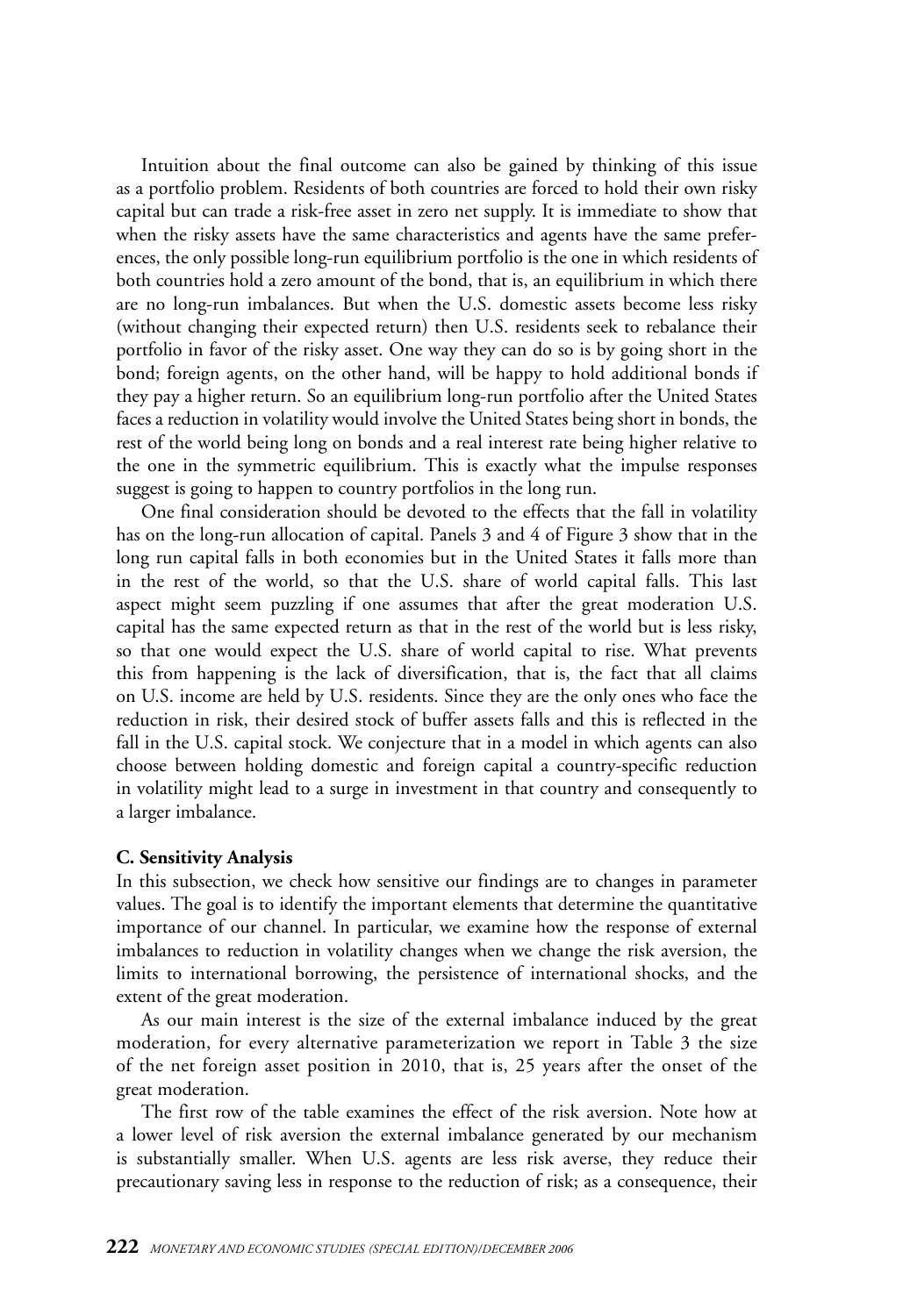| As a percentage of GDP                                                         |                  |                 |              |                    |              |                  |              |
|--------------------------------------------------------------------------------|------------------|-----------------|--------------|--------------------|--------------|------------------|--------------|
| Sensitivity to risk aversion, $\sigma$                                         |                  |                 |              |                    |              |                  |              |
|                                                                                | $\sigma = 2$     |                 | $\sigma$ = 5 |                    | $\sigma = 8$ |                  |              |
| Imbalance                                                                      | 1.8              |                 |              | 4.5                |              | 5.0              |              |
| Sensitivity to limits to international borrowing (percentage of GDP) $\bar{b}$ |                  |                 |              |                    |              |                  |              |
|                                                                                | $h = 0$          | $\bar{b} = 0.7$ |              | $\overline{b} = 1$ |              | $b = 1.3$        | $h = \infty$ |
| Imbalance                                                                      | 0                | 3.6             |              | 4.5                | 5.4          |                  | $-0.2$       |
| Sensitivity to persistence of productivity shocks, $\rho$                      |                  |                 |              |                    |              |                  |              |
|                                                                                | $\rho = 0.96$    |                 |              | $\rho = 0.98$      |              | $\rho = 0.993$   |              |
| Imbalance                                                                      | 2.4              |                 | 4.5          |                    | 9.0          |                  |              |
| Sensitivity to fall in U.S. volatility, $\lambda$                              |                  |                 |              |                    |              |                  |              |
|                                                                                | $\lambda = 0.25$ |                 |              | $\lambda = 0.33$   |              | $\lambda = 0.50$ |              |
| Imbalance                                                                      | 3.9              |                 |              | 4.5                |              | 7.0              |              |

#### **Table 3 Sensitivity of U.S. Imbalances**

desire to consume early is reduced and so are their external imbalances. The second row highlights the effect of the tightness of the borrowing constraint. The effect of reduction in volatility on the external imbalance is nonlinear in the borrowing constraints. Obviously, when the constraints are set to zero, no borrowing is allowed and the response of U.S. imbalances to changes in volatility is zero. When constraints are initially relaxed, some borrowing is possible. As the constraints relax, U.S. consumers can reduce their precautionary balance more in response to a fall in volatility, and so the fall in volatility generates an imbalance that is larger the looser the constraint is. But as the constraints get very loose so that they no longer bind in equilibrium, the economy gets arbitrarily close to full risk sharing (see, for example, Baxter and Crucini [1995]). In a full risk-sharing equilibrium, agents no longer have a precautionary saving motive and so the reduction in the buffer stock of saving and the corresponding long-run imbalances do not emerge in response to a change in volatility.

The next row shows that the persistence of the shocks plays an important role. When shocks are very persistent, the precautionary saving motive is strong (as these shocks are hard to self-insure) and thus a reduction in shock volatility causes a large fall in the precautionary saving motive and a large imbalance. Notice that when  $\rho$  is set to 0.993 the imbalance reaches about 9 percent of GDP.<sup>12</sup> When shocks are less persistent they are easier to insure, so agents hold less of a precautionary buffer and as a consequence the reduction in shock volatility generates a much smaller imbalance.

Finally, the last row shows that, not surprisingly, the larger the reduction in volatility, the larger the imbalance. When U.S. volatility falls by 50 percent (instead of 33 percent as in the benchmark case) the imbalance reaches 7 percent of GDP. If instead the reduction in volatility is only 25 percent, the imbalance falls to 3.9 percent.

<sup>12.</sup> The value of 0.993 is the highest value we can set in our numerical procedure.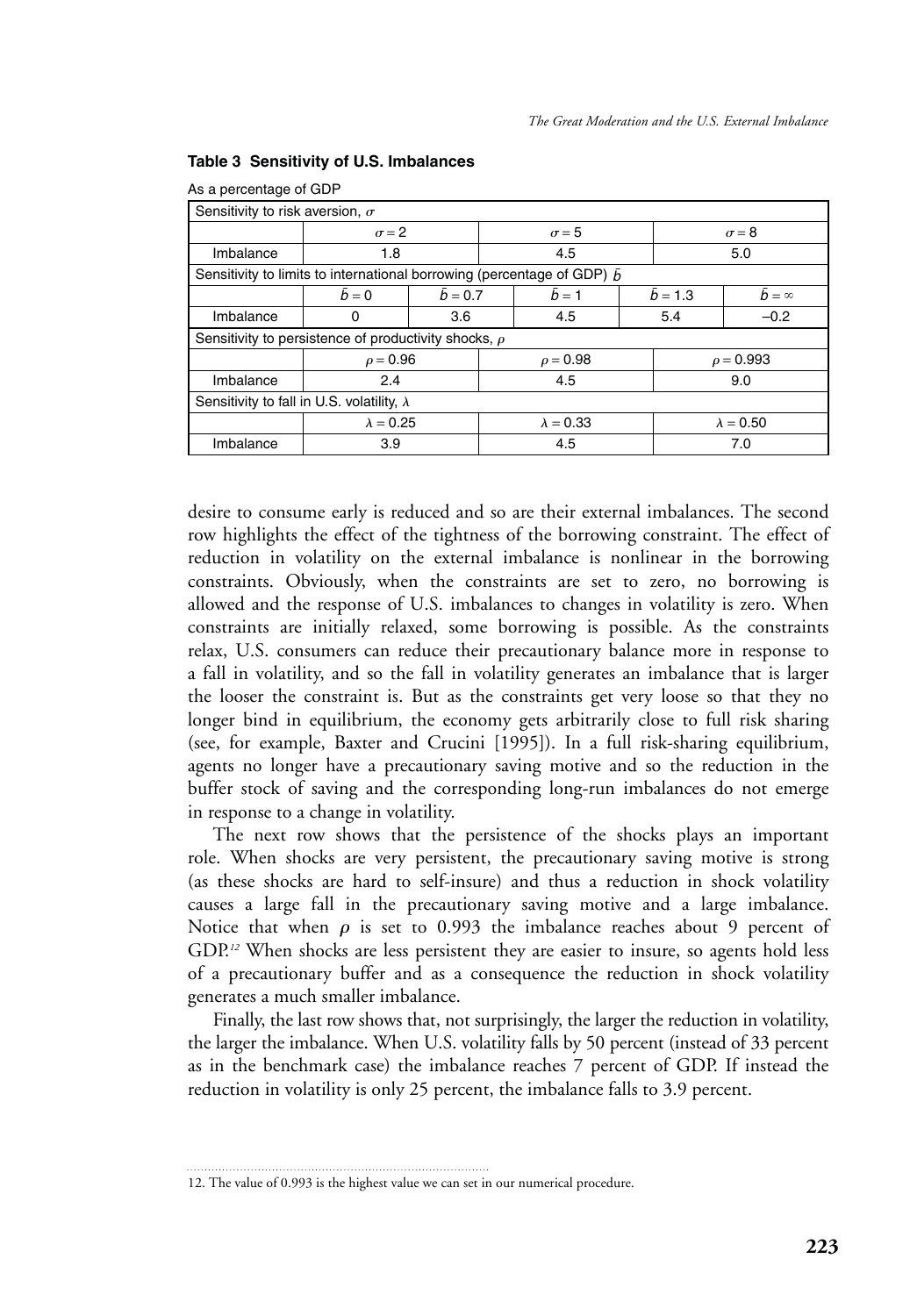# **V. Conclusions**

We have presented a simple framework to evaluate how much of the current U.S. imbalance can be explained by the great moderation, that is, the reduction in business cycle volatility that started in the mid-1980s and that has affected the United States more than its partners. We find that, *ceteris paribus*, the great moderation could be responsible for about 20 percent of the current U.S. external imbalance. Our study suggests that this part of the external imbalance deriving from the great moderation is not pathological and does not require any correction, but rather the opposite; it arises so that in a world with limited insurance possibilities agents can share the benefits of a unilateral reduction in volatility. We want to stress that our conclusion applies only to a fraction of the current U.S. external imbalances. Understanding the causes and consequences of the remaining (and large) part of those imbalances remains a hotly debated and important research question.

Finally, our empirical analysis is only limited to the United States and our theoretical framework is exceedingly simple, as we assume that the only internationally traded asset is a non-contingent bond. In ongoing work (Fogli and Perri [2006]), we extend this study in both directions, by examining the link between macroeconomic volatility and external imbalances in a large cross-section of countries (in emerging countries where macroeconomic volatility is greater, the effects we described might be quantitatively more important) and by considering a richer asset market structure where we allow for international diversification through stocks.

#### **References**

- Ahmed, Shaghil, Andrew Levin, and Beth Anne Wilson, "Recent U.S. Macroeconomic Stability: Good Policies, Good Practices or Good Luck?" International Finance Discussion Paper No. 730, Board of Governors of the Federal Reserve System, 2002.
- Aiyagari, S. Rao, "Uninsured Idiosyncratic Risk and Aggregate Saving," *Quarterly Journal of Economics,* 109 (3), 1994, pp. 659–684.
- Arias, Andres, Gary D. Hansen, and Lee E. Ohanian, "Why Have Business Cycle Fluctuations Become Less Volatile?" NBER Working Paper No. 12079, National Bureau of Economic Research, 2006.
- Backus, David K., Espen Henriksen, Frederic Lambert, and Chris Telmer, "Current Account Fact and Fiction," working paper, Stern School of Business, New York University, 2006.
- ———, Patrick J. Kehoe, and Finn E. Kydland, "International Real Business Cycles," *Journal of Political Economy*, 100 (4), 1992, pp. 745–775.
- Baxter, Marianne, and Mario Crucini, "Business Cycles and the Asset Structure of Foreign Trade," *International Economic Review*, 36 (4), 1995, pp. 821–854.
- Bernanke, Ben S., "The Great Moderation," speech at the meetings of the Eastern Economic Association, Washington, D.C., February 20, 2004.
- Blanchard, Olivier, and John Simon, "The Long and Large Decline in U.S. Output Volatility," *Brookings Papers on Economic Activity*, 1, 2001, pp. 135–164.
- Caballero, Ricardo J., Emmanuel Farhi, and Pierre-Olivier Gourinchas, "An Equilibrium Model of 'Global Imbalances' and Low Interest Rates," NBER Working Paper No.11996, National Bureau of Economic Research, 2006.
- Comin, Diego, and Mark Gertler, "Medium-Term Business Cycles," *American Economic Review*, 96 (3), 2006, pp. 523–551.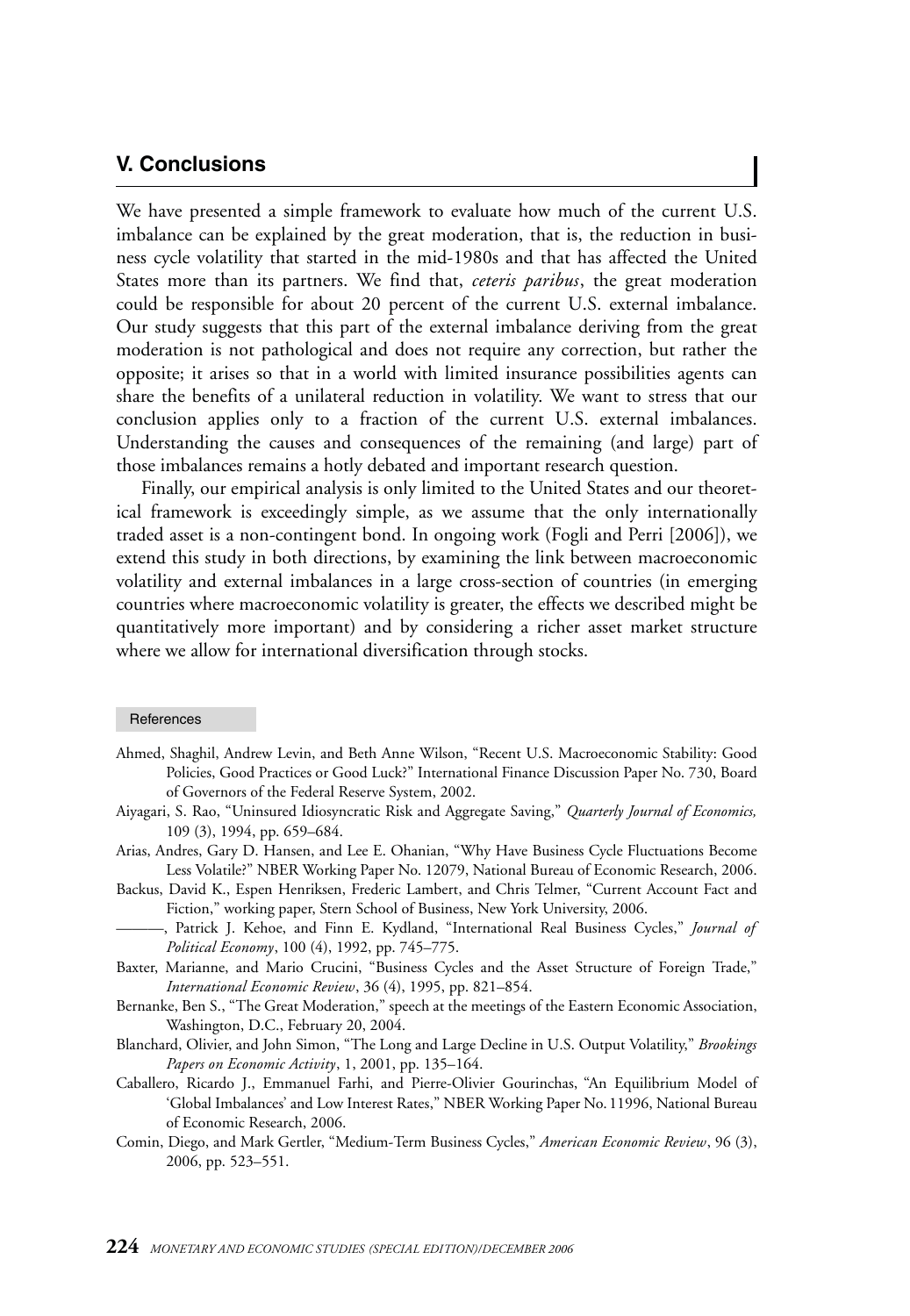- Edwards, Sebastian, "Is the U.S. Current Account Deficit Sustainable? And If Not, How Costly Is Adjustment Likely To Be?" NBER Working Paper No. 11541, National Bureau of Economic Research, 2005.
- Fogli, Alessandra, and Fabrizio Perri, "Macroeconomic Volatility and External Imbalances," working paper, Federal Reserve Bank of Minneapolis, 2006.
- Heathcote, Jonathan, and Fabrizio Perri, "Financial Globalization and Real Regionalization," *Journal of Economic Theory*, 119 (1), 2004, pp. 207–243.
- Lane, Philip R., and Gian Maria Milesi-Ferretti, "The External Wealth of Nations Mark II: Revised and Extended Estimates of Foreign Assets and Liabilities, 1970–2004," IIIS Discussion Paper No. 126, Institute for International Integration Studies, 2006.
- Leduc, Sylvain, and Keith Sill, "Monetary Policy, Oil Shocks, and TFP: Accounting for the Decline in U.S. Volatility," Working Paper No. 22, Federal Reserve Bank of Philadelphia, 2003.
- McConnell, Margaret M., and Gabriel Perez-Quiros, "Output Fluctuations in the United States: What Has Changed since the Early 1980s?" *American Economic Review*, 90 (5), 2000, pp. 1464–1476.
- Mendoza, Enrique G., Vincenzo Quadrini, and José-Víctor Ríos-Rull, "Financial Integration, Financial Deepness and Global Imbalances," working paper, International Monetary Fund, 2006.
- Obstfeld, Maurice, and Kenneth S. Rogoff, "Global Current Account Imbalances and Exchange Rate Adjustments," *Brookings Papers on Economic Activity*, 1, 2005, pp. 67–146.
- Stock, James H., and Mark W. Watson, "Has the Business Cycle Changed, and Why?" in Mark Gertler and Kenneth S. Rogoff, eds. *NBER Macroeconomics Annual 2002*, Cambridge, Massachusetts: The MIT Press for the National Bureau of Economic Research, 2003, pp. 159–218.

———, and ———, "Understanding Changes in International Business Cycle Dynamics," *Journal of the European Economic Association*, 3 (5), 2005, pp. 968–1006.

## **Comment**\*

## **HANS GENBERG**

### **Hong Kong Monetary Authority**

It is a pleasure to discuss the paper by Alessandra Fogli and Fabrizio Perri. It is very interesting and stimulating, as it presents a new perspective on a topic that has been discussed extensively in the recent past. The new methodology emphasizes the importance of second moments of macroeconomic variables for the determination and savings and investment, and hence the current account. The results are intriguing, because they suggest that the current account deficit in the United States and the corresponding surplus elsewhere is not something that one needs to worry about: they simply represent efficient responses to underlying shocks.

The objective of the paper is to find a unified explanation of the so-called great moderation in the United States and what one can perhaps call the great imbalance. The "great moderation" refers to the reduction in the volatility of U.S. business cycles since approximately 1984. The great imbalance is the deterioration of the net international investment position of the United States. Other researchers tend to emphasize the recent evolution of the current account deficit instead and, depending on which of the two one looks at, the timing of the onset of the imbalance can be debated. If one looks at the current account as a percentage of GDP, the beginning

<sup>\*</sup>Please note that this comment is edited based on Hans Genberg's remarks given at the conference that had been prepared for the conference-presented version of Fogli and Perri (2006). Some of the remarks are not necessarily consistent with the final version of Fogli and Perri (2006).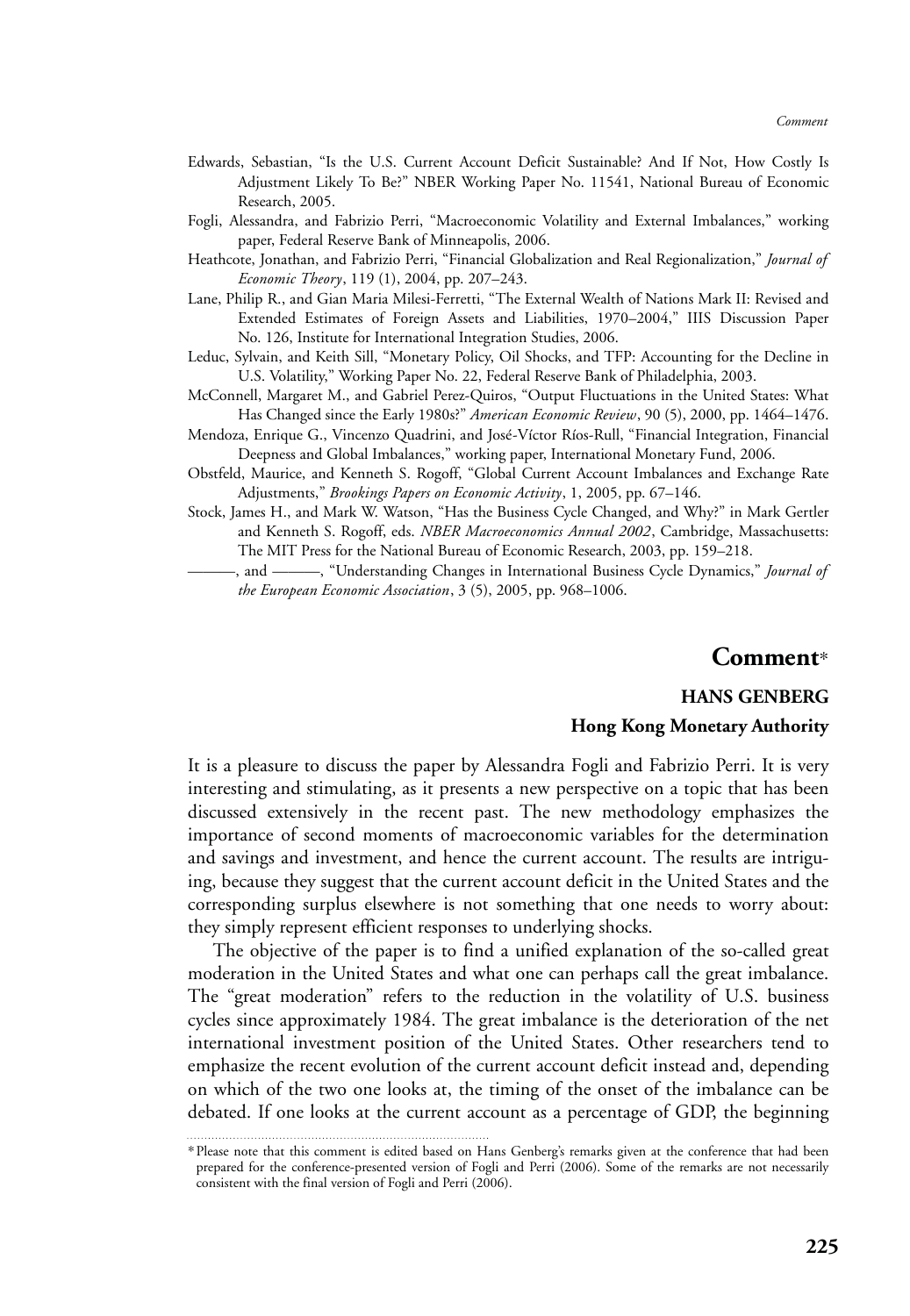of the great imbalance can be dated either in the mid-1970s, in 1984, or indeed in 1998, when there was a sharp increase in the deficit. If on the other hand one associates the external imbalance with the net international investment position, then the start can indeed be fixed as sometime close to the start of the great moderation in 1984. I suspect that the differences in the evolution of the two measures of the external imbalance are due to valuation effects of external claims and liabilities and the sharp decline in the U.S. dollar during this period. If this is correct, it would be useful to explain, within the context of the type of model used in the paper, how one should treat exchange rate-induced changes in the investment position. They should presumably be incorporated in both the portfolio decisions of agents and in their savings/consumption choices.

Be that as it may, the basic idea of the paper is that lower business cycle volatility in the United States relative to the rest of the world has reduced precautionary savings in the United States. Part of that has been financed by borrowing abroad. To induce foreign residents to lend, the interest rates on the debt must increase. That reduces investment abroad, and hence there is consistency with the increased current account deficit in the United States. Expressed as simply and intuitively as possible, this then is the basic message of the paper. But of course much more is involved once one moves beyond impact effects and studies the dynamics of the economies over time. Here it becomes a bit harder to provide intuitive explanations for the results, as we shall see in a moment.

The model proposed in the paper is a real business cycle model with two countries and one good. I like the simplification of using a one-good framework, because it means that one does not have to worry about the exchange rate, and it therefore shifts the emphasis of the analysis away from exchange rate adjustments to the evolution of savings and investment. I think that is a useful first approximation.

The emphasis on second moments of shocks means that it is not possible to analyze a linearized version of the model, and therefore to find analytical solutions. Instead, the properties of the model are explained by means of simulated impulse responses to changes in variances of shocks.

Consider a reduction in the variance of total factor productivity (TFP) shocks in the United States that will lead to a reduction in the variance of output as required to explain the great moderation after 1984; as already noted, precautionary saving falls and consumption increases. In addition, capital in the United States is now a safer asset and there will be an increasing demand to hold that asset. Therefore, investment should increase. The current account deteriorates because consumption and investment increase, and output is unchanged initially. Turning to the effects in the rest of the world, as consumption and investment in the United States are financed by borrowing abroad, the interest rate on debt will have to increase. The risk-adjusted relative return on capital abroad therefore declines, because there is no change in volatility and the return on debt has increased. Hence investment falls abroad. So we get consistency between the savings-investment balance in the United States on the one hand, and that in the rest of the world on the other.

Do we find these patterns in the data? If one looks at the current account, it deteriorates significantly at about the same time as the great moderation started in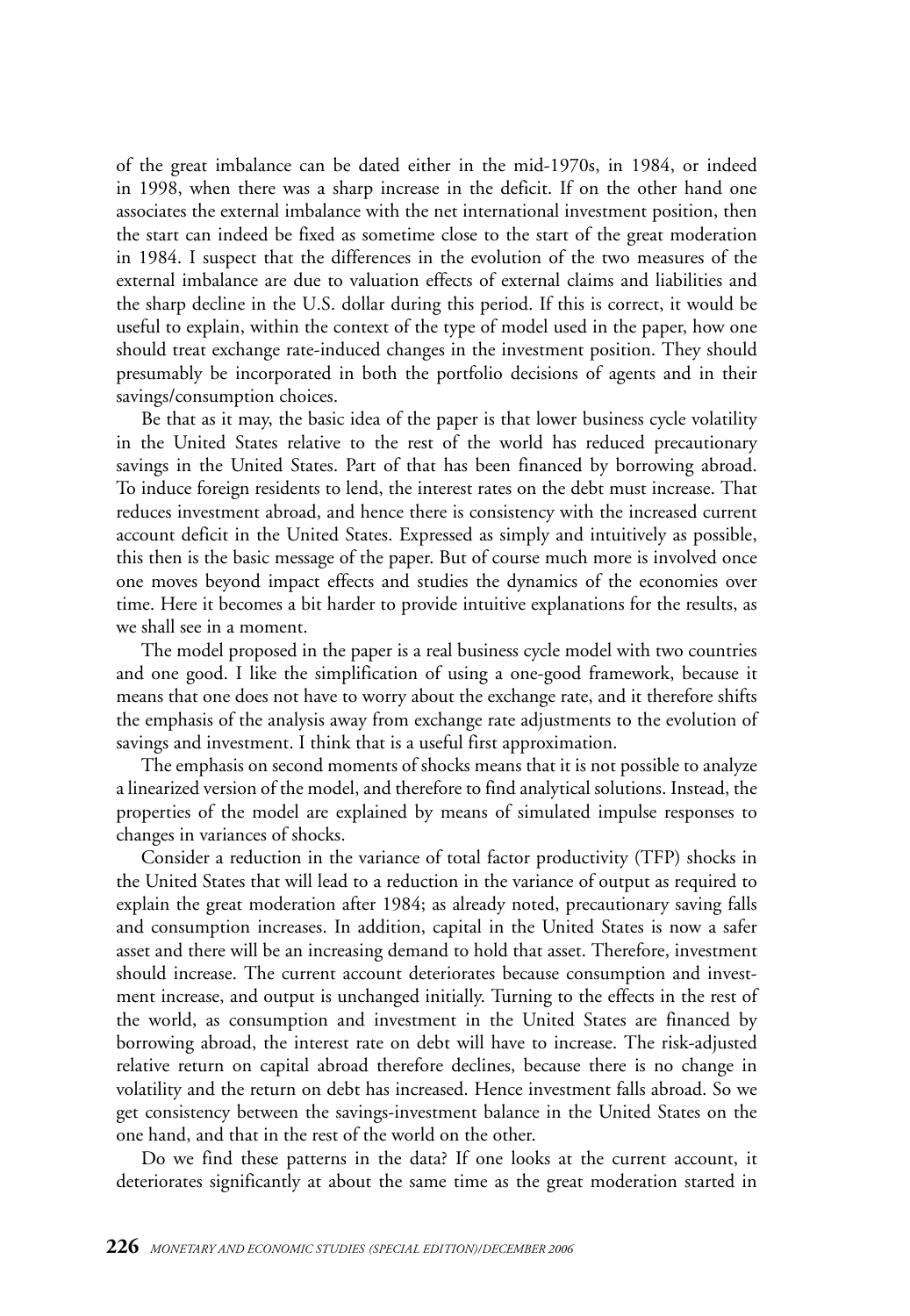1984, and savings declined. These facts represent a fairly clear consistency between the model's predictions and actual outcomes in the United States. Turning to the dynamics of investment over time, the correspondence between model simulations and facts is more complicated. The model predicts that there should have been an initial investment boom in the United States, but this does not seem to have happened.

So, does the model explain the facts? Yes and no. The current account and savings do go in the right direction initially, but one of the problems is that the current account keeps getting worse in the data, especially after 1997 and 1998, whereas the model predicts a return to balance in the absence of further shocks. So, as Perri emphasized in his oral presentation, the authors do not claim to have a complete explanation of the evolution of the external accounts of the United States. Rather, they make a case that the reduction in volatility of TFP shocks in the U.S. economy is one of the factors responsible for the external imbalance of the past 20-odd years.

Let me now turn to three conundrums concerning the response of the model to a reduction in the volatility of TFP shocks in the United States.*<sup>13</sup>* The first relates to the long-run response of the capital stock in the two economies. My intuition would be that as capital in the United States has become a relatively safer asset, capital market equilibrium would entail a lower return on this asset. This in turn would imply a higher capital stock in the steady state.*<sup>14</sup>* In the rest of the world, the real return on debt has increased in the long run. My intuition suggests that this would lead investors to require a higher return on capital as well, leading to a lower capital stock. In both cases, the impulse response functions show exactly the opposite results from what my intuition tells me. It would be useful if the authors could discuss why the model produces these results which are, at least to me, counterintuitive. A related point is that investment in the rest of the world is negative throughout, yet the capital stock appears to return to the initial level at the end of the simulation period. This requires some explanation.

The second conundrum relates to the behavior of consumption. On impact consumption in both countries increases even though capital, and therefore output, falls (at least in the United States). So output falls, yet consumption increases. That is interesting, and could come about if the initial equilibrium was one where the capital/labor ratio was greater than that associated with the Golden Rule. Apparently, this is a property of the model and the parameters used in the simulations. It would be interesting to find out if other parameter values would result in a substantially different initial equilibrium and therefore different dynamics after the shock.

The third conundrum again relates to the behavior of investments during the initial few years of adjustment. First, there are sharp upward and downward adjustments in investment in both countries during the initial periods. I would have thought that in models were there are costs of adjustment of capital such spikes would be smoothed out. Furthermore, in the United States it appears that the capital stock first increases and then decreases. It is a bit surprising that when there are costs 

<sup>13.</sup> According to an online dictionary, there are three precise meanings of "conundrum": (1) a riddle whose answer is or involves a pun; (2) a question or problem having only a conjectural answer; and (3) an intricate and difficult problem. It is the third meaning of the word that I am referring to here.

<sup>14.</sup> Since the economic environment is stochastic, it is not possible to find a steady state where the capital stock is exactly constant. However, the impulse response functions do seem to settle down to approximately constant values after a long-enough period of adjustment. It is in this sense that I use the notion of a steady state here.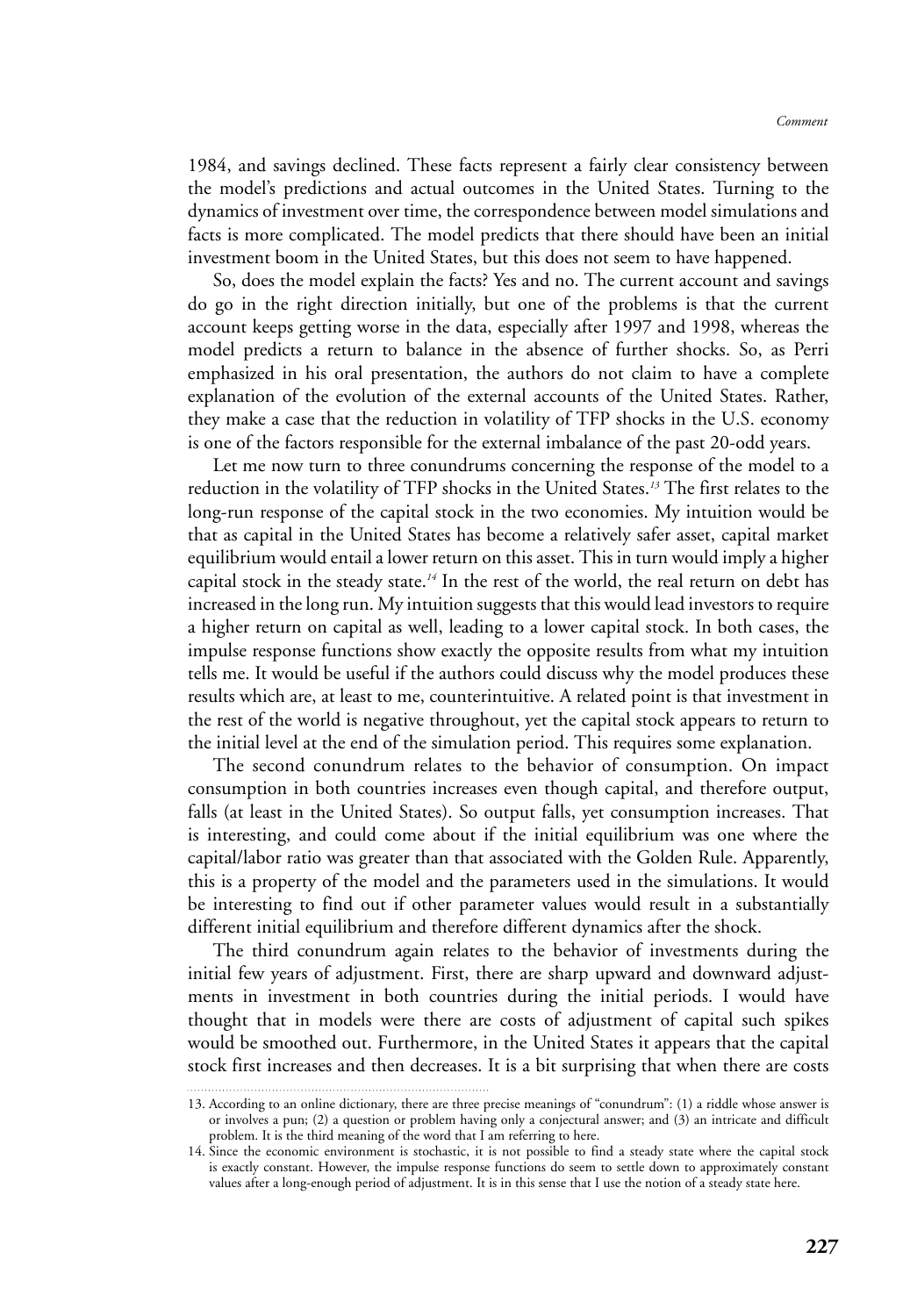of installing capital investors do not simply allow a smooth decline of the stock of capital through depreciation instead of incurring the adjustment costs implied by the initially increasing capital stock. Presumably, the answer must be imbedded in the exact nature of the adjustment costs function. It would be interesting if the authors could show results for other specifications than that which lies behind the impulse responses shown in the paper.

After raising these points where the intuitive explanation of the results is not quite clear, I would like to offer some suggestions that could help in rendering the paper more accessible and allow it to address additional aspects of the external imbalance of the United States. First, it would help the reader if it were possible to compute and discuss the nature of steady-state equilibria before one gets into the dynamics. If the authors could explain where the economies in the model would be once the impulse response functions have become approximately flat, then it is likely that it would be easier to account for the dynamics of adjustment.

My second suggestion relates to the sharp increase in the current account deficit after 1997–98. In the spirit of the model, and also reflecting perceptions in East Asia (a major counterpart to the U.S. current account deficit), perhaps this is due to increased (actual or perceived) risk in East Asia. It is frequently mentioned in discussions of the buildup of foreign exchange reserves of central banks in this region that this buildup represents self-insurance against possible shocks. The potential size of such shocks was revised upward in response to the events in 1997–98. If the private sector in East Asia thinks of these shocks in the same way, the authors' model would predict that there would be a reduction in investment in the region. If one looks at the data, this is exactly what happened after 1997–98, apart from mainland China. As saving rates stayed more or less constant, countries in the region developed sizable current account surpluses. So, in the spirit of the model, this event could explain the sharp deterioration of the U.S. current account in the past six to seven years, something that the focus only on the initial TFP shock in the United States could not account for.

My final suggestion would be to combine the model in the paper with that presented by Maurice Obstfeld in his keynote speech at this conference.*<sup>15</sup>* In that paper, the change in the current account is introduced exogenously, and the implication for changes in relative prices is derived. The paper by Fogli and Perri presents a theory of where the changes in the current account may come from. Put the two papers together, and you have an explanation both of the change in the current account itself and the associated real exchange rate adjustments. It would be very interesting to find out if such a combined model could generate the relationships between current account imbalances and real exchange rates that are often referred to in policy discussions of current account adjustments. If it could, we would have an explanation of a relationship between these two variables that is entirely driven by a third factor, technology shocks, and which is therefore void of any policy implication, contrary to what is often suggested in the recent debate.

In summary, this is an interesting paper, which I enjoyed reading. The results are intriguing, as they suggest that there is no need to worry about current account

<sup>15.</sup> See Obstfeld (2006).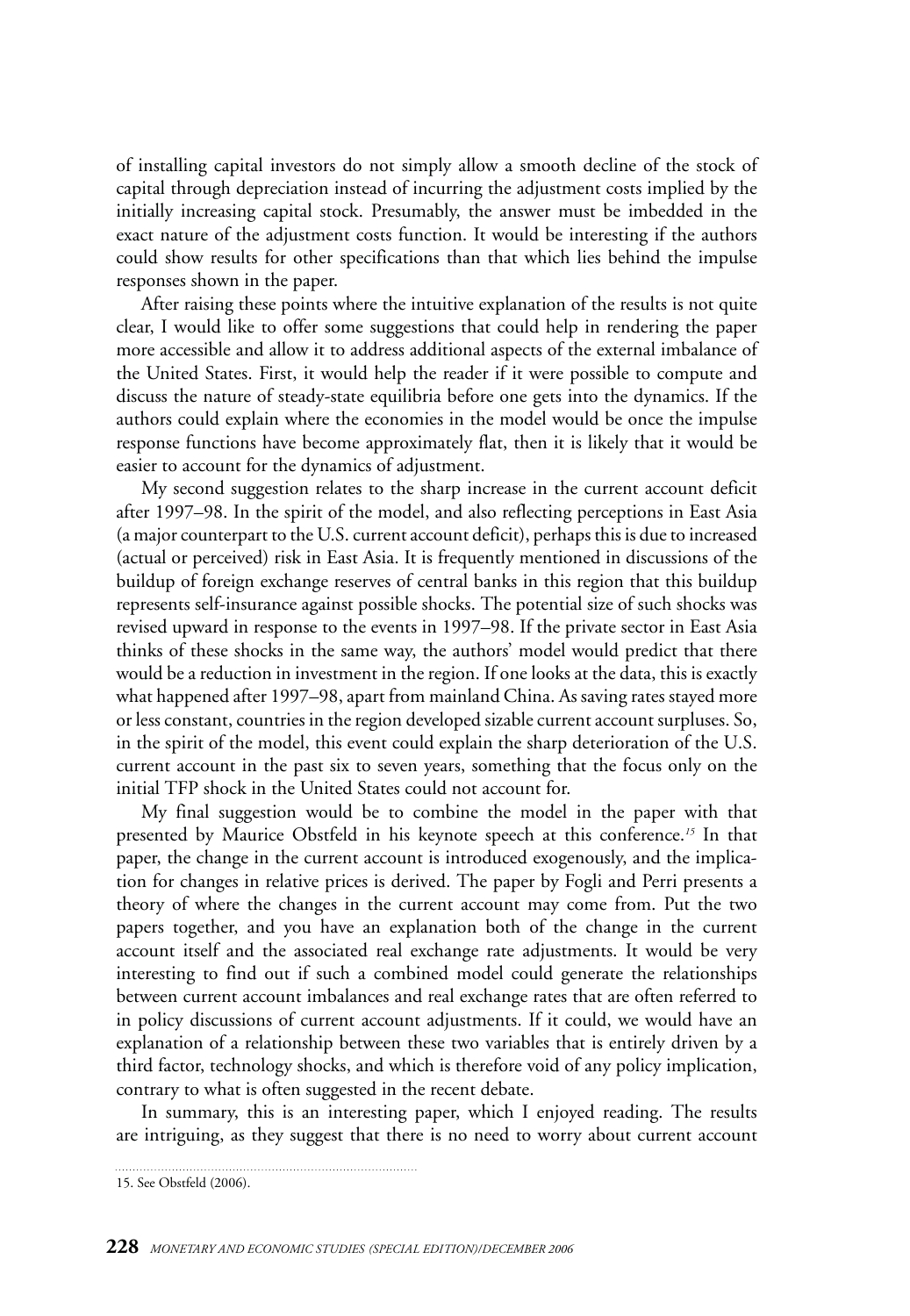imbalances. I believe that providing some more intuitive explanations of the specific results would be helpful, as it would make the paper more accessible. Extensions to include more than one good and therefore the response of relative prices in the model would also be useful, as it would shed light on the relationship between current account adjustments and real exchange rate changes that is a major focus of much of the recent policy debate.

#### **References**

- Fogli, Alessandra, and Fabrizio Perri, "The Great Moderation and the U.S. External Imbalance," *Monetary and Economic Studies*, 24 (S-1), Institute for Monetary and Economic Studies, Bank of Japan, 2006, pp. 209–225 (this issue).
- Obstfeld, Maurice, "Implications for the Yen of Japanese Current Account Adjustment," *Monetary and Economic Studies*, 24 (S-1), Institute for Monetary and Economic Studies, Bank of Japan, 2006, pp. 27–38 (this issue).

# **Comment**\*

# **AVIRAM LEVY Banca d'Italia**

First of all, I would like to thank the organizers for inviting me to discuss this paper, which I enjoyed reading. The paper makes an effort, which should be praised, to apply international real business cycle models to the explanation of current account imbalances, which is a popular topic for central banks these days. As we have just heard, the paper's conclusions are reassuring, and they subscribe to the so-called "benign" view of the U.S. current account deficit. Let me say from the beginning that I find the model very original and well focused. But like other real business cycle models, its weakness seems to be represented by the difficulty it has in fitting the actual evolution of the macroeconomic variables that it considers. In my presentation, I will comment on the plausibility and the realism of the assumptions and of the numerical solutions of the model, and I will say a few words on the extent to which they are consistent with the observed macroeconomic trends. In doing so, I will deliberately play the role of the "contrarian," focusing only on the weaknesses of the model and ignoring its points of strength.

A first issue is represented by the role of technology shocks in explaining lower macroeconomic volatility. The model assumes that the decline of output volatility was driven by a reduction in the volatility of underlying technology shocks. This is, of course, a simplification. We know that there is a large body of literature—with many contributions coming from staff of the Federal Reserve System—highlighting other

<sup>\*</sup>Please note that this comment is edited based on Aviram Levy's remarks given at the conference that had been prepared for the conference-presented version of Fogli and Perri (2006). Some of the remarks are not necessarily consistent with the final version of Fogli and Perri (2006).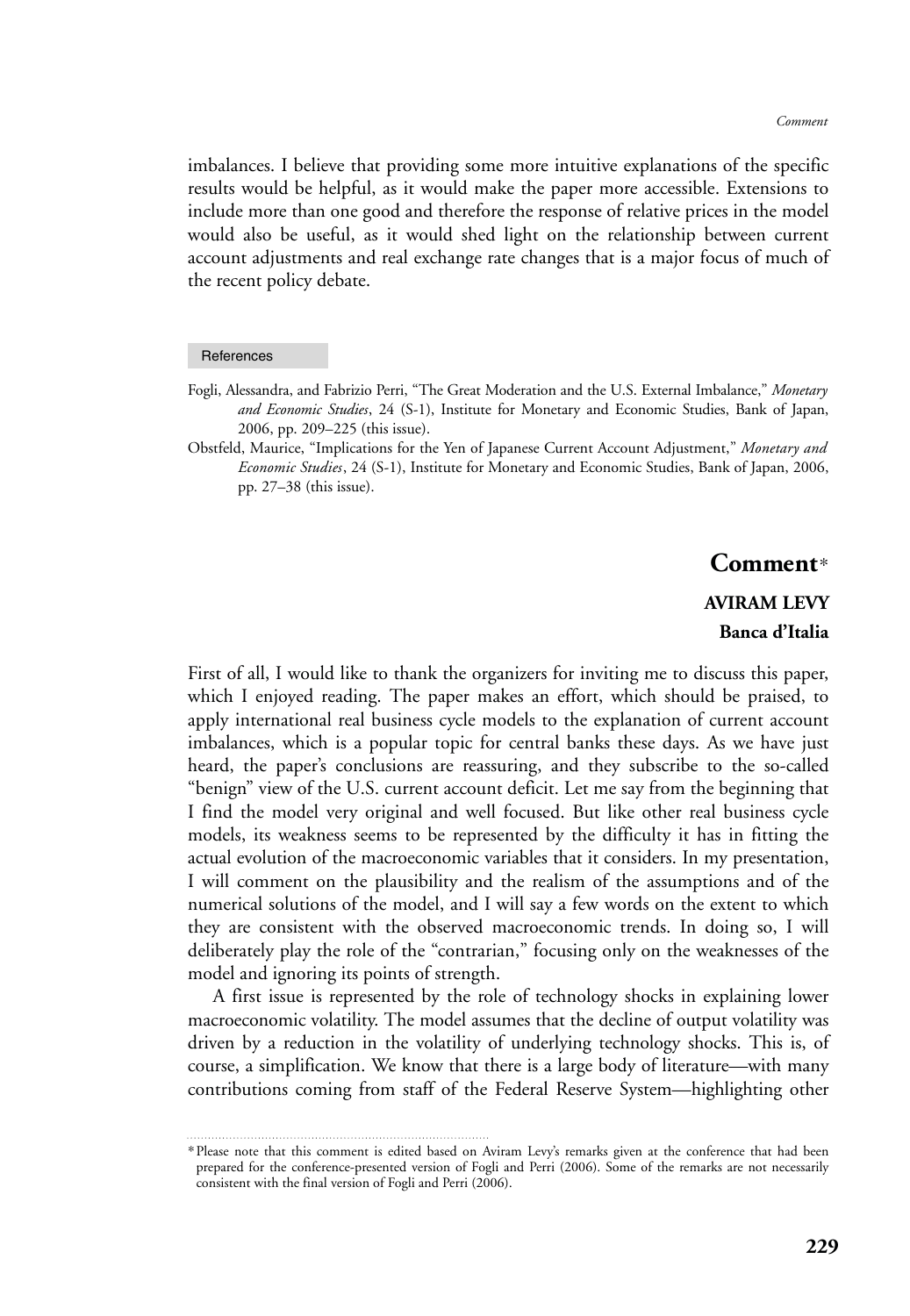factors which played a role in reducing output volatility: among them, improvements in inventory management, financial innovation, and the conduct of monetary policy.

Let me turn now to the supposed effects of the "great moderation" on investment and savings in the United States. The model suggests that, over the last 20 years, on the one hand the great moderation raised equilibrium investment, and on the other hand it reduced precautionary saving, thus bringing an increase in the current account deficit. But this claim is not easy to reconcile with the empirical evidence. The first problem is with household saving: it is true that it has declined sharply in the last 20 years, as already mentioned by my co-discussant. However, household saving may have declined for other reasons than reduced uncertainty. There are a number of studies that use micro-data on consumer incomes and consumer finances—see, for instance, Hurst *et al*. (2006)—and show that in the United States the precautionary motive for saving has been traditionally negligible, at least since the early 1990s, which is the earliest period for which panel data on consumer incomes are available. The other claim of the paper that does not fit reality perfectly has to do with capital accumulation in the United States. If we look at the past evolution of investment as a ratio of GDP, it is not evident at all that over the last 20 years this ratio was higher than in the previous 20 years. There was indeed a sharp increase in the investment to GDP ratio in the second half of the 1990s, which was a reflection of the stock market rally. But in the last five years, part of this was reversed and the cyclical rebound of investment was very weak and disappointing, especially in comparison with the very good performance of corporate profits.

A related weakness of the model has to do with the effects of the great moderation on external balances in countries other than the United States: if macroeconomic volatility has driven the current account in the United States, one would expect the same to have taken place, to some extent, also in the European Union (EU) and in Japan. But that was not the case if we look at the actual data. In the case of the EU, Table 1 of the authors' paper shows that medium-run macroeconomic volatility, as captured by the low-pass filter that excludes cycles longer than 80 quarters (LP80), has increased, and as expected, precautionary saving has increased. But this has not translated into a current account surplus, rather the opposite: after many years of external accounts being close to balance, in 2005 there was a slight current account deficit. Something similar can be said about Japan: the paper shows that there was a large decline of macro volatility in the last 20 years, but this did not translate into a current account deficit.

Let me turn now to some problems of "timing" that can be found in the results of the paper. The first issue is the timing of the great moderation and the U.S. external deficit: as already mentioned by my co-discussant, the paper assumes that the worsening of the U.S. external balance started in the mid-1980s, coinciding with the great moderation. But if we consider flows rather than stocks, one can argue that the discontinuity of the U.S. external account was in the mid-1990s rather than in the mid-1980s. In fact, according to many commentators the worsening of the external accounts in the 1990s was a temporary reflection of President Ronald Reagan's economic policies and of the associated U.S. dollar appreciation, but most of that worsening was reversed in the following years until, in the early 1990s, the current account returned to balance. Since we are talking about flows and stocks, a related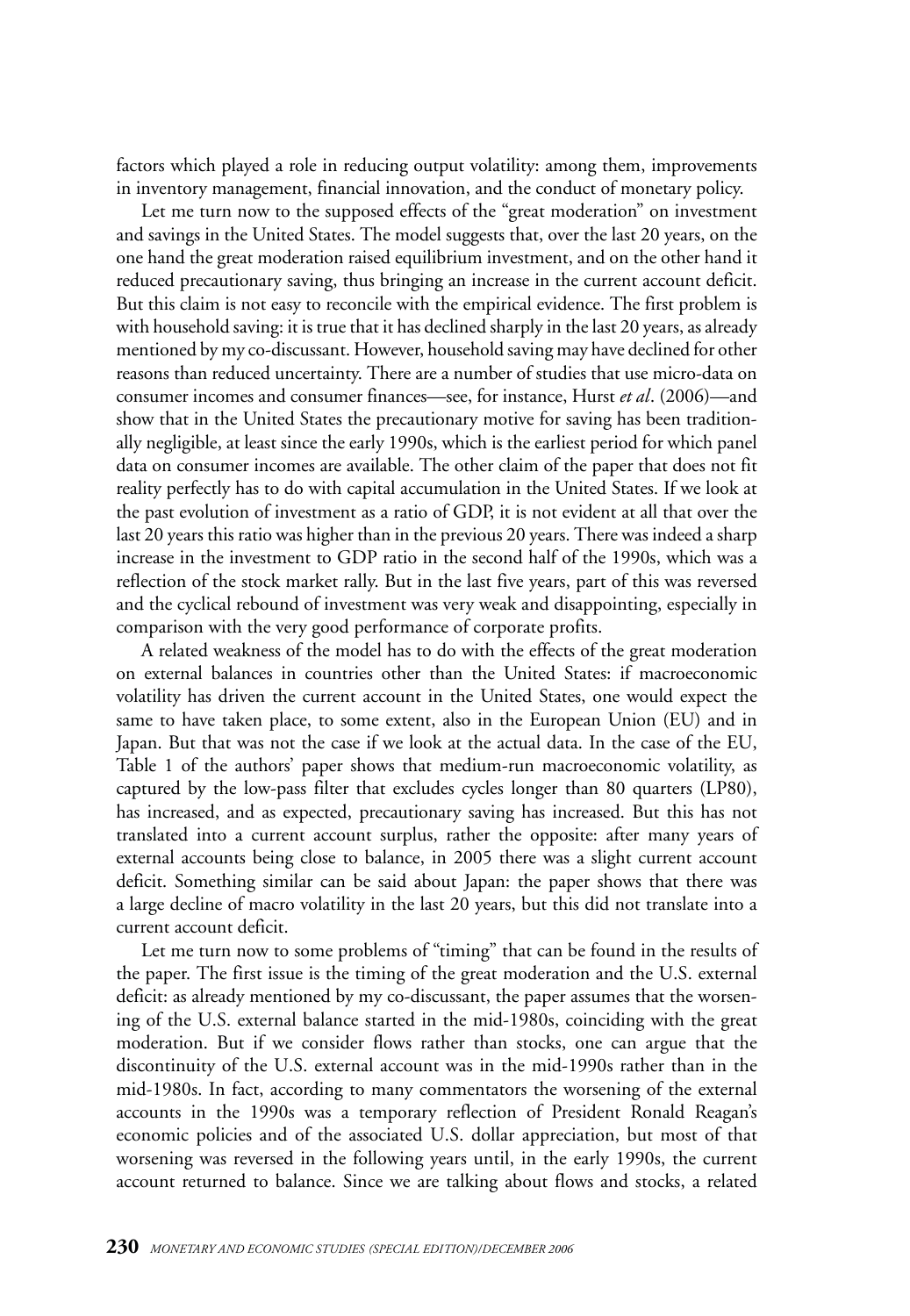problem of the paper is represented by valuation effects. The paper claims that it can explain one-third of the U.S. net investment position, but we all know that without valuation effects the net investment position in the United States would be much larger today. As a consequence, the paper's claim that it explains one-third of the U.S. external imbalance may be an overstatement.

The other issue related to timing is represented by the impulse responses of the model, whose time profile and size are not plausible. First, the effects of the great moderation on the current account are very front-loaded. This has already been noted by my co-discussant: most of the adjustment takes place over the first four to five years after the shock; after 15 years, the current account is back to zero. One obvious implication of this result is that the current account deficits of the last few years have not reflected anymore the decline of volatility but, most likely, other factors.

In conclusion, my comments on the paper can be summarized as follows. First of all, the links between the great moderation, savings, investment, and the current account as implied by the model do not fit reality very well. The model indeed explains part of the U.S. external deficit, but it does so far away in the past. As a consequence, it fails to explain the worsening that has taken place over the last 10 years. Even adjusting the results for the excessive front-loading of the model, which may reflect the assumption that volatility of productivity shocks falls instantaneously, the explained portion of the current account deficit is still small: this portion is 0.8 percent of GDP at impact and around 0.3 percent in the following years. In summary, the model proposed by the authors is very original and well focused, but the paper's policy conclusions are somewhat optimistic as regards the portion of the U.S. external imbalance that is explained by the model.

# **General Discussion**

Responding to the comments by the discussants, Fabrizio Perri stressed that the paper should not be interpreted as reflecting optimistic views about the state of U.S. external imbalances. As for the discrepancies between the actual and predicted movements in the U.S. current account and investment, he stated that the model abstracted from factors that had been found important in describing these variables in the previous literature. He agreed with the suggestion by Hans Genberg that incorporating additional countries with increased business cycle volatility in the late 1990s would improve the model's fit for the U.S. current account during that period. Regarding the measure of external imbalances, Perri claimed that the net foreign asset position rather than the

**References** 

Fogli, Alessandra, and Fabrizio Perri, "The Great Moderation and the U.S. External Imbalance," *Monetary and Economic Studies*, 24 (S-1), Institute for Monetary and Economic Studies, Bank of Japan, 2006, pp. 209–225 (this issue).

Hurst, E., A. Kennickell, A. Lusardi, and F. Torralba, "Precautionary Savings and the Importance of Business Owners," CFS Working Paper No. 16, Center for Financial Studies, 2006.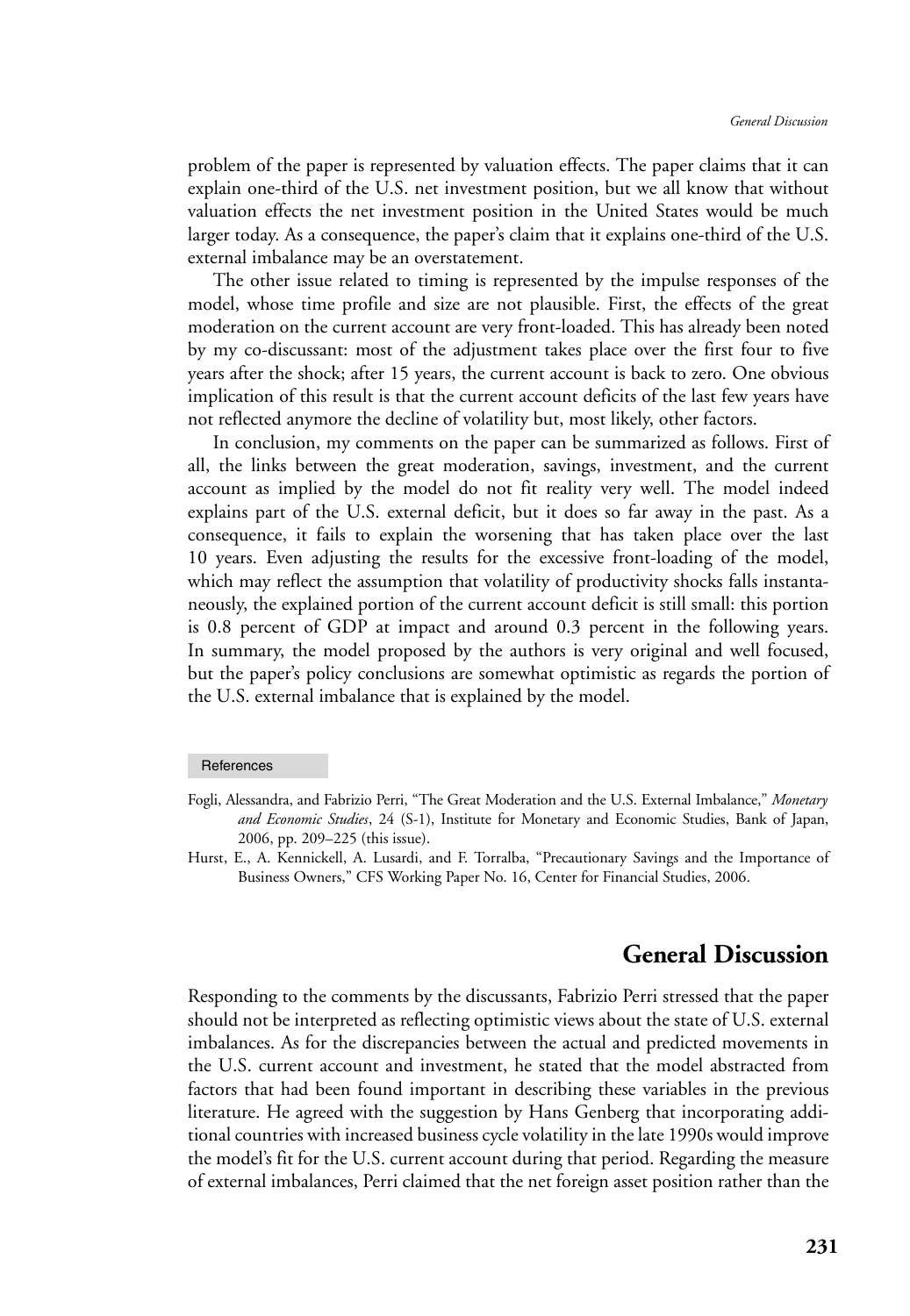current account should be used, because the former takes into account valuation effects. He agreed with Aviram Levy's point that the size of precautionary savings was small at the micro level, but stated that it could be slightly larger at the aggregate level.

In the general discussion, several participants made comments on the fit of the model to the data. Anthony Richards (Reserve Bank of Australia) suggested testing the predictions of the model using the data from many countries other than the United States. Maurice Obstfeld (University of California at Berkeley) suggested comparing the movements of Tobin's Q predicted by the model to the evolution of stock prices in the United States, anticipating that the model accounts for the stock market boom in the mid-1980s but not that in the 1990s. Hung Tran (International Monetary Fund) pointed out that the model's prediction of a rise in the real interest rate around 2000 was not consistent with the global decline in the interest rates observed around that period. Perri replied that the global decline in the interest rates could be explained by other factors than that proposed in the paper. Observing that the beginning of the U.S. current account deterioration could be dated to 1981 instead of 1984, Junggun Oh (The Bank of Korea) wondered how one explains the U.S. current account deterioration during the period when the business cycle volatility was high in the United States.

Several participants commented on the assumptions of the model and the calibration of the parameters. Lucrezia Reichlin (European Central Bank) referred to the fact that the business cycle persistence was lower in the United States than in Europe, and argued that the model overstated the size of external imbalances since it assumed the same persistence for both the United States and the rest of the world. Perri agreed and added that the sensitivity of the predictions of the model to the modification suggested by Reichlin depended on the calibration of other parameters such as the degree of risk aversion. David Longworth (Bank of Canada) pointed out that different countries experienced great moderation at different times, and argued that assuming the same timing for all the countries made the model overestimate the size of external imbalances. Perri replied that more flexibility is desirable in terms of the assumed timings of the great moderation across countries. Longworth also questioned the assumption that the great moderation was recognized immediately when it occurred in 1984, referring to the fact that even economists took a long time to recognize it. Regarding the assumption that agents were perfectly insured against their idiosyncratic shocks within a country, Kenneth N. Kuttner (Oberlin College) asked whether there was any evidence that the volatility of the idiosyncratic shocks had decreased in the United States or that the ability of individuals to insure against their idiosyncratic shocks had improved. Perri responded that the volatility of the idiosyncratic shocks had increased in the United States, while the ability of individuals to insure against their idiosyncratic shocks may have improved because the credit markets had developed.

Several participants suggested possible extensions of the model. Richards and Obstfeld suggested incorporating a richer portfolio structure by allowing agents to hold foreign equities. Perri thought that the modification would affect the predictions of the model through two channels: first, it leads to a greater diversification of risks and the precautionary saving motive becomes weaker, and second, it increases the global demand for U.S. assets when the U.S. capital becomes less risky. Hiroshi Fujiki (Bank of Japan) suggested considering the role of financial globalization that